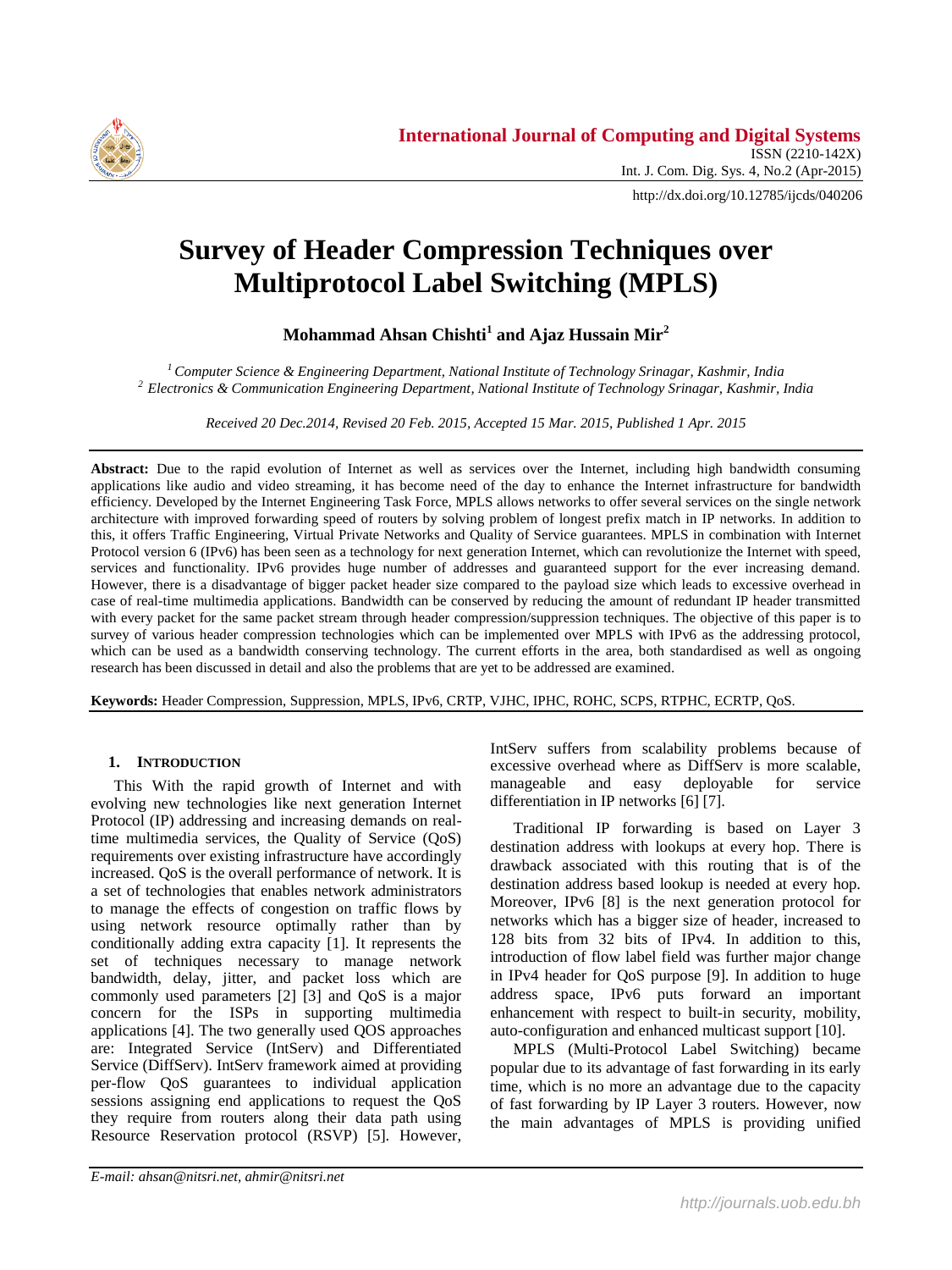network architecture, BGP free core, QoS, Traffic Engineering, optimal traffic flow etc [11]. MPLS is called Layer 2.5 as it is performed between the L2 and L3 network. IPv6 over MPLS is considered as an able mixture of protocols on layer 2 and layer 3 for routing of packets.

Various header compression and suppression technologies have been proposed to compress the UDP, IP, RTP and TCP headers. The main purpose of these compression technologies like Compressed Real-Time Protocol (CRTP), Internet Protocol Header Compression (IPHC), Van Jacobson Header Compression (VJHC), Robust Header Compression (ROHC) etc. is to improve link efficiency for network which is in terms of reduced bandwidth consumption. Many approaches have been proposed and implemented with respect to Header Compression. However, a lot more needs to be done for header compression over MPLS.

This paper gives a detailed survey of the Header Compression mechanisms that can be implemented over MPLS to improve the Quality of Service and thereby improving the overall performance of the network, in addition to improving link efficiency for network. Also, due to the excessive overhead of the Next Generation IP addressing protocol (IPv6), the need to header compression/Suppression becomes necessary. The aim is to provide the researchers of QOS over MPLS an easy way to understand the essence of header Compression and implement the various header compression technologies which are in place. The various related works have been researched and discussed so that the researchers can easily get the idea of the state of art and the future possible work in this field.

The outline of this survey paper is organized as follows; this section is the introduction to the paper with the background, contribution of this research and scope of this paper. Introduction of the fundamentals and architectures of QoS, IPv6 and MPLS are explained. The next section is the details of Multi Protocol label Switching (MPLS), its architecture and working. The third section with the next generation IP addressing i.e. IPv6 over MPLS explained. Section 4 is dedicated for Header Compression techniques which have been explained in detail, with the types, their advantages and disadvantages. Finally, the last section concludes the survey work with possible future work.

## **2. MULTI PROTOCOL LABEL SWITCHING (MPLS)**

Multiprotocol Label Switching (MPLS) [12] [13] [14] has been introduced as the essential technology for the next-generation packet networks. The main factor for evolution of MPLS is high speed packet switching, forwarding and large scalability which helps Internet Service Providers (ISPs) to offer several services on the single network architecture [15]. It was intended to improve the forwarding speed of routers; however it is offering several important technologies like Traffic Engineering, Virtual Private Networks (VPN), routing performance etc. available at low cost and with minimum configuration overhead [16] [17] [18]. In addition, MPLS can provide QoS guarantees [19] [20] with ability of oneto-many connection, solving the problem of performance bottleneck due to longest prefix match in IP networks. It solves the excessive overhead of network management in IP and problems with overlay models like IP over ATM. MPLS is viewed by some as one of the most important network developments of the 1990's [21]. MPLS allows routing with QoS restrictions, using signalling protocols like Constraint Based Routing over Label Distribution Protocol (CR-LDP) or Reservation Protocol (RSVP) to establish the path adapted to QoS's restrictions [22] [23] [24].

The idea that MPLS is faster than IP is a no more a valid reason because of the fact that nowadays Application-Specific Integrated Circuits (ASIC) are used in routers making the packets switched as fast as that of a label. However, by using MPLS, it will enable carrying protocols other than IP, known as Any Transport over MPLS (AToM) [25] [26] and better IP over ATM integration, in addition to optimal traffic flow and traffic engineering [11].

All routers in the network must be MPLS-enabled, in order to apply MPLS to an existing IP network [27]. MPLS technology is called Layer 2.5 technology as it functions between the Layer 2 (Data Link Layer) and Layer 3 (Network Layer), since it is a packet forwarding technology that's capable of layer 3 to layer 2 route mapping [28]. The idea is to use MPLS labels of 32 bit length instead of longer IP addresses (32 bits in Internet Protocol version 4 and 128 bits in Internet Protocol version 6) in switching of packets. Fig.1 depicts the syntax of MPLS Label [13] [29].



Figure 1. MPLS Label

MPLS header, also known as Shim Header, is inserted between the layer-2 header and layer-3 header as shown in Fig. 2. MPLS header is fragmented into 4 fields: Label (20 bit), EXP (3 bits), S or BoS (1 bit) and TTL (8 bits). Label is used for lookup and gives the next hop to which the packet is to be forwarded and the operation to be performed on the label stack. EXP is experimental bits, reserved for Quality of Service (QOS). S or BoS (Bottom of Stack) is 0, unless this is the bottom label in the stack. TTL is Time-to-Live, used to avoid routing loop. It is decremented by 1 at each hop, shows how far the header could travel along the route [11] [29] [30] [31].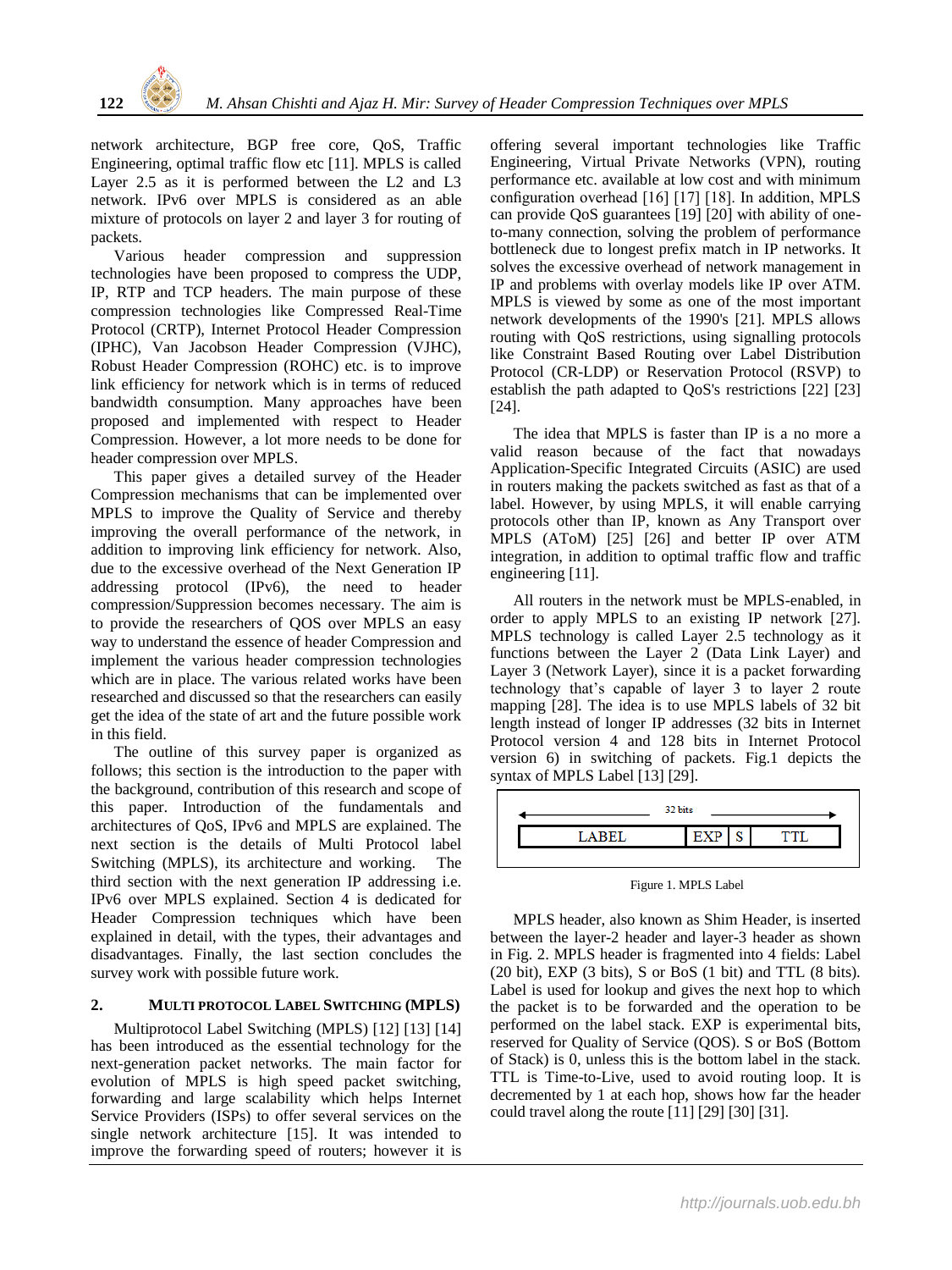| Layer 2 Header Shim Header Layer 3 Header |  |  |
|-------------------------------------------|--|--|
|-------------------------------------------|--|--|

Figure 2. MPLS Shim header position

A label is used for making forwarding decisions in the MPLS network, rather than the IP destination address. Label Switch Router (LSR) is capable of understanding these labels and helps in forwarding of labelled packets. LSR has three types: Ingress LSR, responsible to add a label; Egress LSR, responsible to remove a label and Intermediate LSR responsible for correct switching of the packet. Ingress and Egress LSRs are Label Edge Routers (LER). A sequence of LSRs in MPLS network forms a Labelled Switched Path (LSP).

MPLS flows are connection-oriented and packets are routed along pre-configured LSPs, incorporating label swapping forwarding paradigm with network layer routing. When a packet enters MPLS domain, it is assigned a label by the ingress LER specifying the path that the labeled packet has to take within the MPLS domain. A different label is used for each hop, and it is chosen by the LSR performing the forwarding operation. At the egress, LSR receives the labeled packet, removes the label and forward them based on layer 3 addresses for normal IP routing. Fig. 3 shows an example of forwarding IP packets using MPLS [11] [32] [33] [34].



Figure 3. IP and MPLS Network

The network in Fig-3 has three subnets, with two IP based networks and one MPLS network having four core routers called Label Switch Routers (LSR) and two paths called Label Switch Paths (LSP). LSPs are unidirectional for each pair of LSRs. LSR that transmits with respect to the direction of data flow, given as a line with arrow pointing towards Egress router in the fig, is called upstream. LSR that receives the MPLS packet is called downstream. The MPLS edge routers are called E-LSR (Edge-LSR) with the first LSR denoted as Ingress Router and the last as Egress router.

Sender A intends to send traffic to destination B and C. A utilizes IP routing till it reaches MPLS network, after that LER classifies a packet into Forward Equivalence Class (FEC) and attaches a label. FEC is a subset of packets that are all treated in the same way by the router and are mapped to a label [34]. After assigning FEC, there is no need to further analyze the header by the successive

routers thus improving the performance. To forward an unlabeled packet, MPLS first relates the FEC with an entry in its next hop forwarding equivalence class table. This table contains the operations like pop, push etc, the next hop and if needed, a new label. The ensuing table is called the label forwarding information base (LFIB) [12] [35].

LSR utilizes IP routing till it reaches the Ingress router, using the destination IP address to determine the next hop and initial label for each packet, given as 22 and 15 in the figure above. The next LSR after receiving the packet utilizes these labels to identify the LSPs to determine the next hops and labels. Once the packet reaches the egress routers, the label is popped off and IP routing takes the packet to the destination [32].

## **3. INTERNET PROTOCOL VERSION 6 (IPV6) OVER MPLS**

Internet Protocol version 4 (IPv4) has been around since 1980s, which was intended to interconnect research universities and government facilities [36] but nowadays it is having tremendous scalability problems due to the phenomenal increase of Internet users, devices and applications growing at a rapid rate. The solution to this problem is IPv6, as it provides a larger address space, along with several other features like inbuilt security, Jumbograms, better traffic routing etc. IPv4 uses 32-bit addresses which can support about 4.3 billion devices and due to this reason the IPv4 address have depleted whereas IPv6 uses 128-bit addresses which can support 2 to the power of 128 that is approximately  $3.4\times10^{38}$  addresses. The IPv6 header is of 40 octets (bytes) divided into eight fields as shown in Fig. 4.



Figure 4. IPv6 packet header format [37]

Three tuples of IPv6 header, which are the IP source address, IP destination address, and flow label, represent the IPv6 flow signature [38]. Traffic Class field in the IPv6 header is used to identify different classes or different priorities of IPv6 packets. Based on this class, the network forwards the packet. It is 8-bit field where in first 6 bits are used for differentiated service, which classifies the packet and last 2 bits for Explicit Congestion Notification (ECN), providing congestion control. It provides similar functionality to the IPv4 Type of Service (TOS) field [39] [40]. The first 6-bits can be used to create traffic classes for 64 distinct classes and for QoS as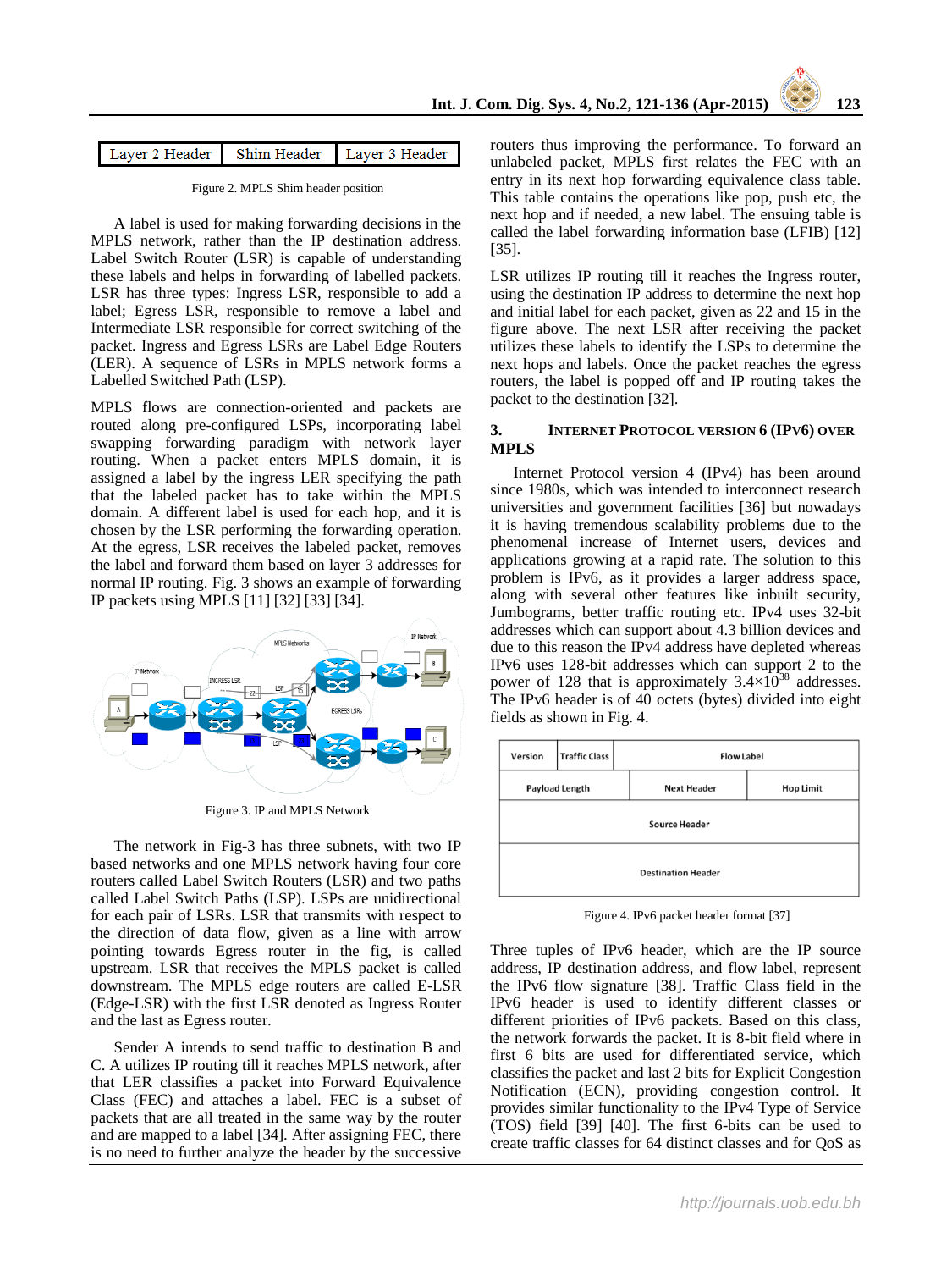well as MPLS label identification. IPv6 has a same 20-bit label field known as Flow Label [41]. Table I shows systematic classification of how all fields in IPv6 header are expected to change.

TABLE I. EXPECTED CHANGES IN IPV6 HEADER [42]

| Field                      | <b>Change/No Change</b> |
|----------------------------|-------------------------|
| Version                    | No Change               |
| <b>Traffic Class</b>       | No Change               |
| <b>Flow Label</b>          | No Change               |
| Payload Length             | Inferred                |
| Next Header                | No Change               |
| Hop Limit                  | No Change               |
| Source Address             | No Change               |
| <b>Destination Address</b> | No Change               |

MPLS does not define any new QoS architecture, but follows DiffServ architecture applied in the MPLS environment [43] [44] [45]. A flexible solution for support of DiffServ over MPLS network has been given by mapping between IP packets and FECs by the ingress router [46] [47] [48]. MPLS is independent from both network layer protocols and data link layer media [49]. MPLS infrastructure has minimal core impact to provide IPv6 services [50]. IPv6 over MPLS is considered to be the best available and most efficient combination of protocols on layer 2 and layer 3 for routing of packets with protocol transparency that can have minimal core impact to provide IPv6 services [51] [52]. MPLS labels and IPv6 labels serve different network functions, and they are not interchangeable because of the fact that MPLS labels are used to create connection-oriented Label Switched Paths (LSP) whereas IPv6 is a connectionless protocol.

MPLS labels are distributed by label distribution protocols and change at every hop whereas Flow Labels are used to identify end-user traffic and do not change. Also, various MPLS services use the shim header and if it is stacked on 40 Byte IPv6 header, it would be mammoth overhead [53] [54]. However as per [55], Flow Label of IPv6 can be used to hold the MPLS label without increasing the complexity of the model and all other shim header fields can be completely mapped into IPv6 headers by introducing IP Next Generation Label Switching (IPngLS). In addition to proving integration of MPLS and IPv6, IPngLS also decreases complexity by eliminating extra headers, no extra QoS mappings, as MPLS reserves only 3 bits to classify packets into QoS classes while IPv6 is fully compatible with the Differentiated Services. It is only suitable for IPv6 networks, still needing MPLS to interoperate with IPv4 networks. The mapping of the Label field from the MPLS shim header can be done on a 1-to-1 basis since both are 20-bit long [43] [55] [56] [57].

There are several approaches for implementing IPv6 over MPLS [58] [59] [60]:

- i. IPv6 Provider Edge over MPLS: Extend edge LSRs only, with IPv4 routing and signaling on core LSRs. IPv6 packets transit MPLS network through LSPs which is originally established for IPv4 traffic by routing and signaling mechanism in IPv4 in 6PE model [49] [61]. This method relies on the distribution of IPv6 prefixes among the edge LSRs using standard BGPv4 over IPv4, where the Next Hop is identified by an IPv4 address [62].
- ii. IPv4 CE-to-CE Tunnels: This has no impact on existing IPv4 over MPLS core and only Customer Edge routers are IPv6 aware.
- iii. Native IPv6 MPLS: Core infrastructure requires full control plane of IPv6. This network is in uniformity to the IPv4 as it requires that all routers in the MPLS network become dual-stack and use IPv6 routing protocols with IPv6-enabled LDP. This is simple to implement however, practically most expensive [62].
- iv. Extend routing and signaling protocols to support IPv6: This has no impact on existing IPv4 over MPLS core and only MPLS Edge routers need to support circuit over MPLS.

## **4. HEADER COMPRESSION/SUPPRESSION**

For good bandwidth utilization, it is necessary to reduce the unnecessary packet overhead for each packet. An IP packet is a combination of header and payload, and header compression is taking out the redundant header and then transmitting payload thereby helping in reduction of header information between consecutive packets. Suppression of parts of the header leads to a compressed header. The receiver has to restore the header at the receiving end. In many applications, the data is almost equal to that of the header.

Header compression relies on many fields being constant or changing rarely in consecutive packets belonging to the similar packet flow. If the packets have the same flow that is moving to same destination, some fields such as next header, version, flow label, source address, and destination address fields are same and thus are unnecessary overhead in a packet. That part of the information that does not modify is sent at the start or updated after certain interval of time or after some change has occurred. Even though header is an important part of the packet for communication, still at times these can be excessive or redundant overhead, taking up bandwidth unnecessarily. Header compression or suppression makes it possible to save this bandwidth in addition to reduction of packet loss and improved response time [63].

Some of the header compression gains are given below in table II: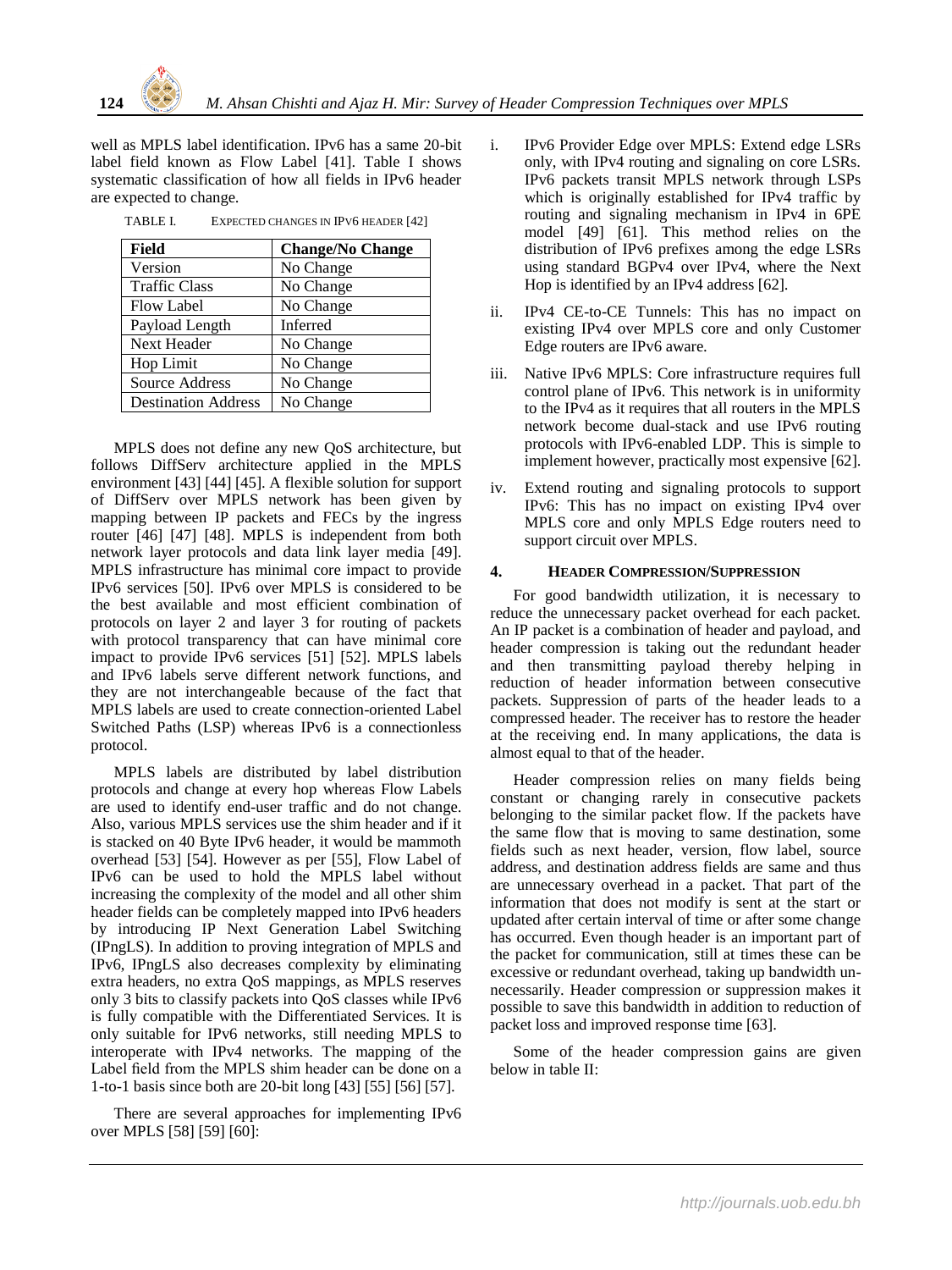| Protocol<br>headers | <b>Total</b><br>header<br>(bytes) | Min.<br>compressed<br>header (bytes) | <b>Compression</b><br>gain $(\% )$ |
|---------------------|-----------------------------------|--------------------------------------|------------------------------------|
| IPv4/TCP            | 40                                |                                      | 90.00                              |
| IPv4/UDP            | 28                                |                                      | 96.40                              |
| IPv4/UDP/RTP        | 40                                |                                      | 97.50                              |
| IPv6/TCP            | 60                                |                                      | 93.30                              |
| IPv6/UDP            | 48                                |                                      | 93.75                              |
| IPv6/UDP/RTP        | 60                                |                                      | 95.00                              |

TABLE II. HEADER COMPRESSION GAINS [63]

When moving from IPv4 to IPv6, the header size will increase from 40 bytes in IPv4 to 60 bytes in IPv6, and to 80 bytes in IPv6 with encryption encapsulation. This increase in header size requires significant bandwidth as the IPv6 header size is almost twice as large as an IPv4 header [64] [65]. The header size in an IPv6/UDP/RTP packet is between 60 to 120 bytes and the payload is between 15 and 20 bytes using compression voice algorithms and real time constraints [66] [67]. Therefore, there is a need for Header Compression in IPv6. The IPv6 header consists of a base portion header and extension headers. The base portion header (40 bytes) has seven fields of version field, priority field, flow label field, payload length field, next header field, hop limit field, and address field. Extension headers provide extra functionality [68] as shown in Fig. 5.

|  |  | → Base Portion Header → → Extension Header + upper Layer Header → |
|--|--|-------------------------------------------------------------------|
|--|--|-------------------------------------------------------------------|

| $\sim$<br>-- |
|--------------|
|--------------|



Fig. 6 depicts the general concept of header compression, in which the packet which consists of the payload plus data is compressed at the source before sending it and the compressed header is sent instead of the complete header. The compression at the source is done by the compressor and at the destination; the decompressor helps in decompressing the header.



Figure 6. Header Compression in general [94]

## **4.1 HEADER COMPRESSION/SUPPRESSION**

Packets used for header compression are uncompressed packets, compressed packets, and feedback packets. Uncompressed packet is a packet with complete header plus payload whereas compressed packet has compressed header plus payload. Information necessary to compress or decompress packets is stored in a context state database. Compressor and de-compressor operate according to a well defined protocol. The compressor compresses the headers with respect to a reference state that it shares in common with the de-compressor. Both have common reference state, therefore both need to operate according to a protocol. Compressor has the job of conveying context state updates to the de-compressor whenever there is an update in the network and the context state database changes. There is context synchronization until the de-compressor can successfully process these context states updates [65] [69] [70] [71]. The various header compression techniques are explained below.

#### **4.1.1 VAN JACOBSON HEADER COMPRESSION (VJHC)**

Van Jacobson proposed the original transport header compression scheme in RFC 1144 for the Transmission Control Protocol/Internet Protocol (TCP/IP) naming it Van Jacobson Header Compression (VJHC) [70]. In VJHC, the 40 byte TCP/IP packet header is reduced to less than 5 bytes for the average case. Van Jacobson (VJ) TCP header compression significantly reduces TCP protocol overhead in a noiseless environment with smaller packets exhibiting better VJ compression ratios and can get about 50% compression ratio [72]. TCP/IP VJHC is implemented with the Point-to-Point (PPP) link protocol achieving compression of TCP/IP header from 40 bytes down to 3-5 bytes. It was especially designed to improve TCP/IP performance over low- speed serial links [73]. It treats the physical link as consisting of two simplex links, one in each direction going from compressor to decompressor, implying that there is no direct backwards flow of information from the de-compressor to the compressor [74]. It was proposed to improve TCP based interactive performance of applications over low-speed links with improvement in link utilization [72].

VJHC is performed on per hop basis at the link layer, maintaining connection state tables which contain states for each connection consisting of the last uncompressed TCP and IP headers sent or received on that connection. Unique Compression Identifier (CID) is allocated by the compressor for the connection and saving the first TCP/IP headers sent and all successive headers are built by sending only the changes from the previous headers. The de-compressor at the destination un-compresses the header by applying the changes contained in the newly received compressed header to the saved header. Fig. 7 depicts the VJHC mechanism.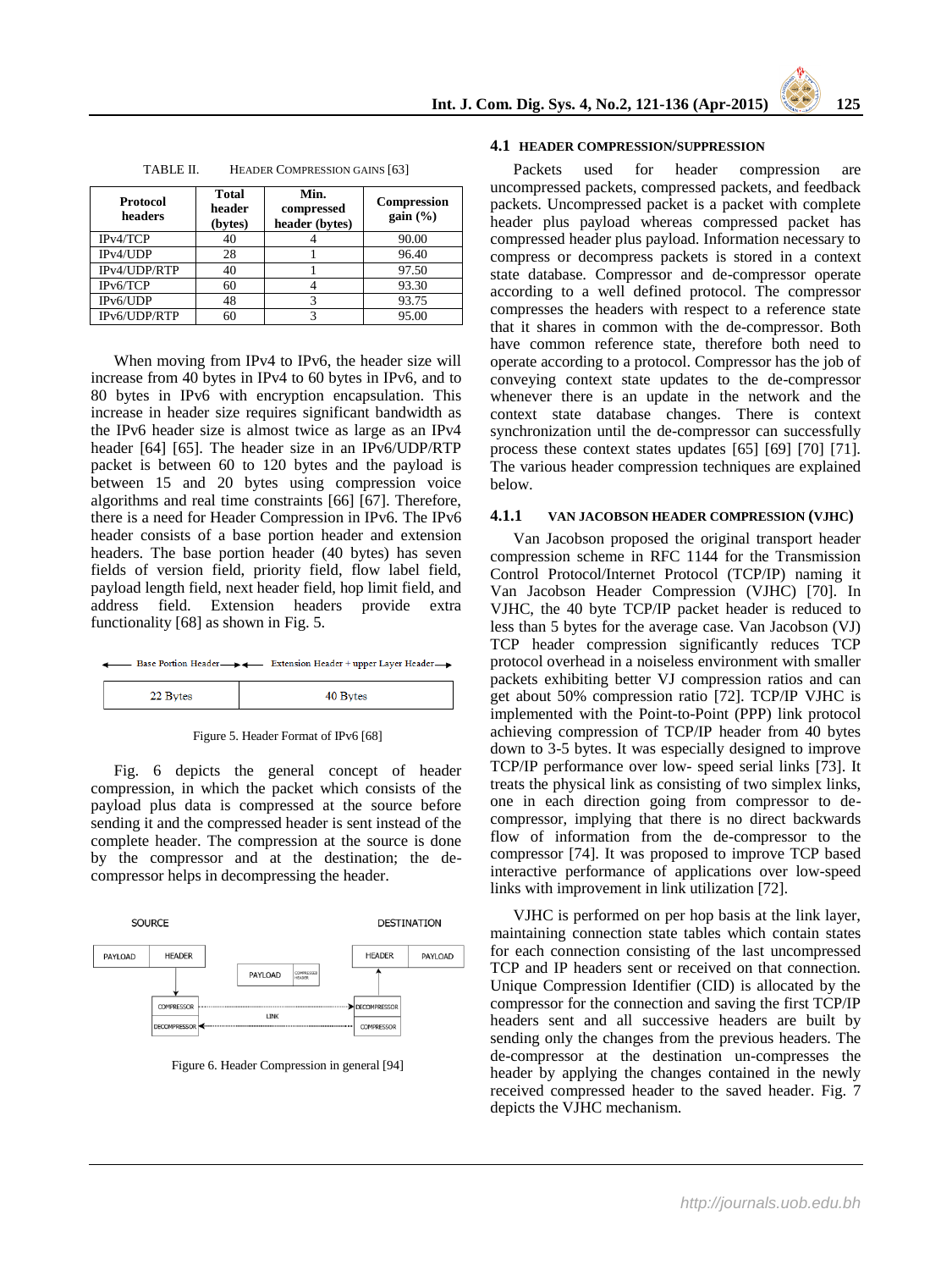



Figure 7. Van Jacobson Header Compression [94]

VJHC is very commonly used header compression method despite several other Header Compression mechanisms being implemented [73] [75]. Compressor from the source is located between Network Layer and Data Link Layer and relies on framer for in-order packet delivery and error detection, without any feedback between compressor and de-compressor [76]. In case of a lost or corrupted packet, invalid uncompressed header will be created. All packets delivered after the lost or corrupted packet will be decompressed improperly, thus will be discarded by the destination and requires TCP/IP re-transmission. Hardly any experimental results are there to support impact of TCP/IP's VJHC in lossy communication channels, particularly for low bit-rate wireless and satellite links [77]. The state is synchronized once again after the sender retransmits the original lost or corrupted packet. Resynchronization is done by uncompressed retransmissions [78].

#### **4.1.2 SPACE COMMUNICATION PROTOCOL SPECIFICATION (SCPS)**

Space communications require protocols which are reliable and efficient, as simple TCP performs poorly over space communications links.TCP was developed for earthly wired networks whereas for satellite communication, there are long delays and high Bit Error Rate (BER) producing unsatisfactory results. As the congestion control mechanism in TCP has unnecessary overhead of rate control, it leads to low bandwidth utilization. As an example, the achieved throughput is only about 200 Kbps, even though the satellite link capacity reaches 1.5 Mbps with a BER at  $10^{-6}$  [79] [80]. Many TCP enhanced protocols such as Scalable TCP (STCP) [81], FAST AQM Scalable TCP (FAST TCP) [82], eXplicit Control Protocol (XCP) [83], Variablestructure congestion Control Protocol (VCP) [84] and Westwood protocol [85] etc. have been developed to improve its performance and the most successful among these is SCPS [79]. It contains four protocols named SCPS-FP, SCPS-TP, SCPS-NP, and SCPS-SP. As per ISO network model, SCPS-FP is an application layer protocol, SCPS-TP is a transport layer protocol, SCPS-NP is a network layer protocol, and SCPS-SP protocol is between transport layer and network layer [86].

Compression techniques are available in Space Communication Protocol Specification– Network Protocol (SCPS-NP) and Space Communication Protocol Specification–Transport Protocol (SCPS-TP). The SCPS-NP header construction approach is based on the header compression concepts elaborated in RFC 1144 [70] and uses a technique called 'capability driven header

construction' as a means to control bit overhead which means that the packet has only those header fields that are essential for that packet only [87]. Header compression in SCPS deals independently with transport and network layer headers and compression of the SCPS-TP header is agreed in the initial uncompressed three-way handshake. SCPS-TP is an extension of TCP, thus 4 byte TCP option is built-in the header [76].

# **4.1.3 INTERNET PROTOCOL HEADER COMPRESSION (IPHC)**

IPHC was introduced in RFC 2507 [88], compressing both IPv4 and IPv6 packets base and extension headers. It also compresses both TCP and UDP transport protocol header, aiming at improvement of RFC 1144 [70] with extra features and protocols using delta coding technique [89]. This compression technique intends to provide better response time, line efficiency, loss rate, and bit overhead and is intended for point-to-point links [76]. For the UDP (Fig. 8) and TCP (Fig. 9) headers, many header fields remain unchanged for an ongoing flow of packets. In both headers, sequential packets in the same stream will have the same source and destination port fields and length field can be inferred from lower layers of the protocol stack [90].

| <b>SOURCE PORT</b> | <b>DESTINATION PORT</b> |  |
|--------------------|-------------------------|--|
| LENGTH             | <b>CHECKSUM</b>         |  |
| DATA               |                         |  |

Figure 8. UDP Header Format [91]



Figure 9. TCP Header Format [92]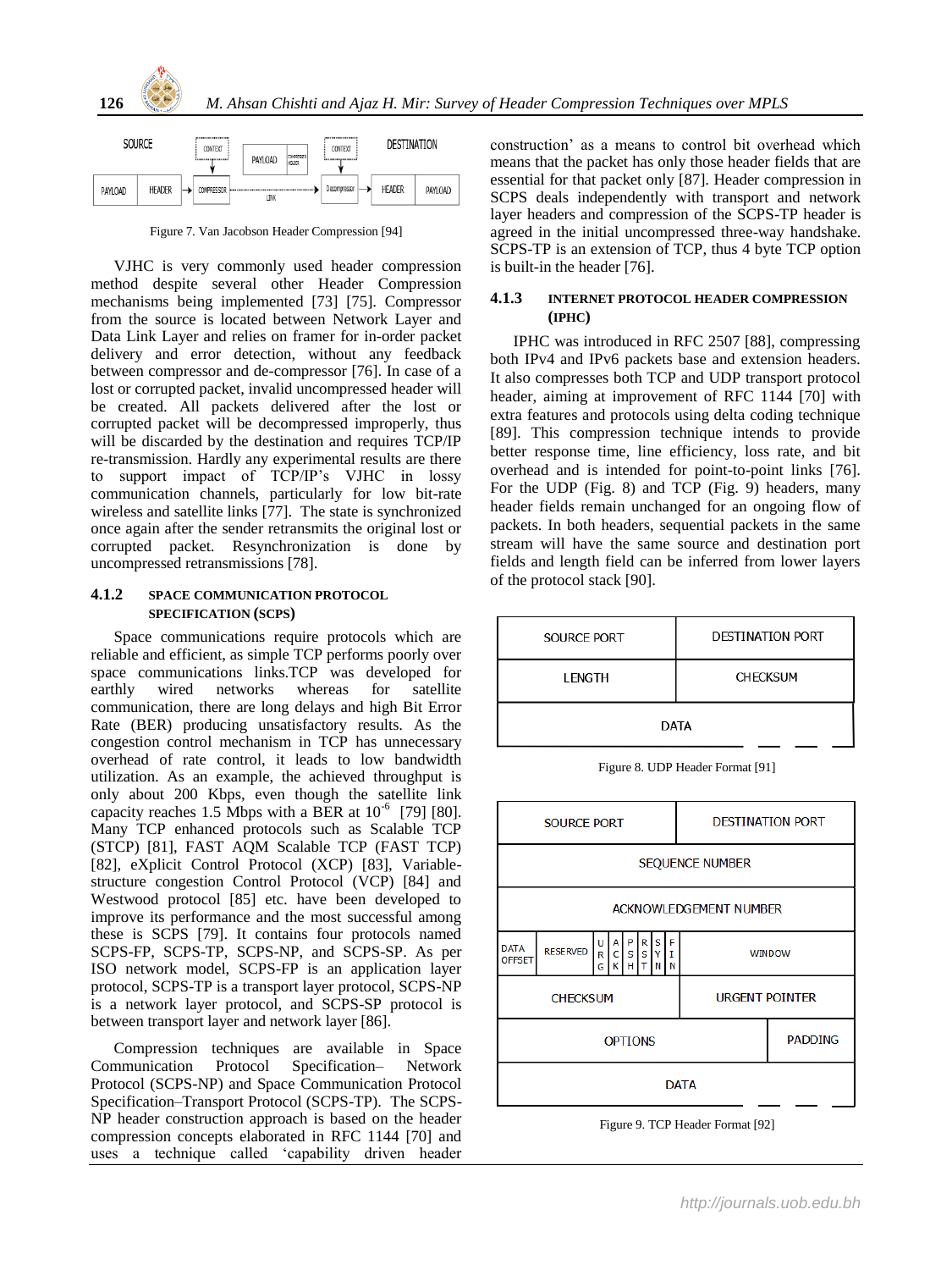In IPHC Operation, compressor sets up static header fields as constants and full headers carrying the context identifier (CID) are transmitted over the link. Decompressor, at the receiving end stores this context to use it for decompressing succeeding packets with the same CID, thus all the succeeding packets pass on the compressed header only. The compressor and decompressor store more or less all header information and CID mapping in a context table. In case any of the static header changes, the complete header has to be sent as resynchronization has to be done to update the context.

In addition to compression of static header fields, IPHC can do compression of dynamic headers as well with a delta-based differential encoding scheme. IPHC protocol operation is shown in Fig. 10. IPHC utilizes 'twice' algorithm for management of error recovery which is better than VJHC for wireless networks. Some TCP fields change from packet to packet in expected way, which is represented as 'deltas' from previous value. These deltas are used to re-computer and repair context [90] [93].



Figure 10. IP Header Compression Mechanism [94]

Compression efficiency is high in IPHC but is susceptible to packet errors that are common for all kinds of delta coding. Thus, when a packet with error arrives at the destination, the de-compressor cannot decompress it correctly and the consecutive packets are not reliable [95]. It has been observed that IPHC has long round-trip times on wireless links and studies have revealed that IPHCbased CRTP scheme do not work well over lossy links with long RTTs. Also, IPHC is not optimized for all upper-layer protocols [90] [96].

#### **4.1.4 RTP HEADER COMPRESSION**

The Real-time Transport Protocol (RTP) [97] delivers real-time data streams over UDP/IP. In streaming audio, major part of the packets is mostly the same, thus RTP packet considerably introduces header overhead. As an example, the RTP/UDP/IPv4 header takes 40 bytes, which requires up to 67% bandwidth utilization in transporting audio stream [98] [99]. Apart from RTP header of 12 octets, the packet will have an IP header of 20 octets, UDP header of 8 octets making a total of 40 octets and if IPv6 is used instead of IPv4, it will introduce another 40 octets of header. For audio transmission utilizing codec, the payload may be ranging from 15 to 20 octets only, thus a considerable size of header is present [100]. This is depicted in Fig. 11.



As a replacement of compressing the RTP header alone, better efficiency is obtained by compressing the combined RTP/UDP/IP headers together and this compression technique is not intended to work in conjunction with RTCP (Real-time Transport Control Protocol) as it adds to its complexity which is undesirable [76]. Compressing IP/UDP/RTP header was introduced in RFC 2508 to reduce the redundant header in real time traffic flows like audio and video. With CRTP, the minimal compressed headers are 2 octets if the UDP checksum is disabled and using this header compression technique, simulations have shown to have the lowest packet loss for audio traffic with codec [100] [101]. It is suitable for the voice and video packet compression, reducing bandwidth overhead in single hop links and works well in links with a small RTT. This is due to the reason that there will not be excellent synchronization in case the RTT is long and will reduce voice quality. Thus, due to the error-proneness and long RTT, CRTP is not appropriate for wireless links [72].

CRTP utilizes delta encoding to compress header. The compressor only transmits packets with the differences of headers from the previous header. The compressed header consists of a 4-bit sequence number to detect the packet loss. The de-compressor maintains context which represents the current header and how it is expected to change etc. and the differences carried in each compressed packet update the context. If there is a packet loss, the compressor and de-compressor will be out of synchronization [96] [98]. Context is invalidated due to a packet loss or corrupt packet and this invalidated context is fixed by explicit signalling messages. With this signalling, the de-compressor asks for a context update from the compressor and during this time interval, all the packets will be discarded. Thus, CRTP does not perform well on error prone links such as wireless links [102] [103].

## **4.1.5 EXTENDED COMPRESSED REAL TIME PROTOCOL (ECRTP)**

Since RTP introduces a significant overhead, therefore CRTP [89] was introduced. It was designed for reliable point to point links, with short delays but it does not perform well over links with high rate of packet loss, packet reordering and long delays [104]. Since for wireless links, the high BER inflicts CRTP to reject a huge amount of successfully received packets with compressed headers, therefore the playback quality is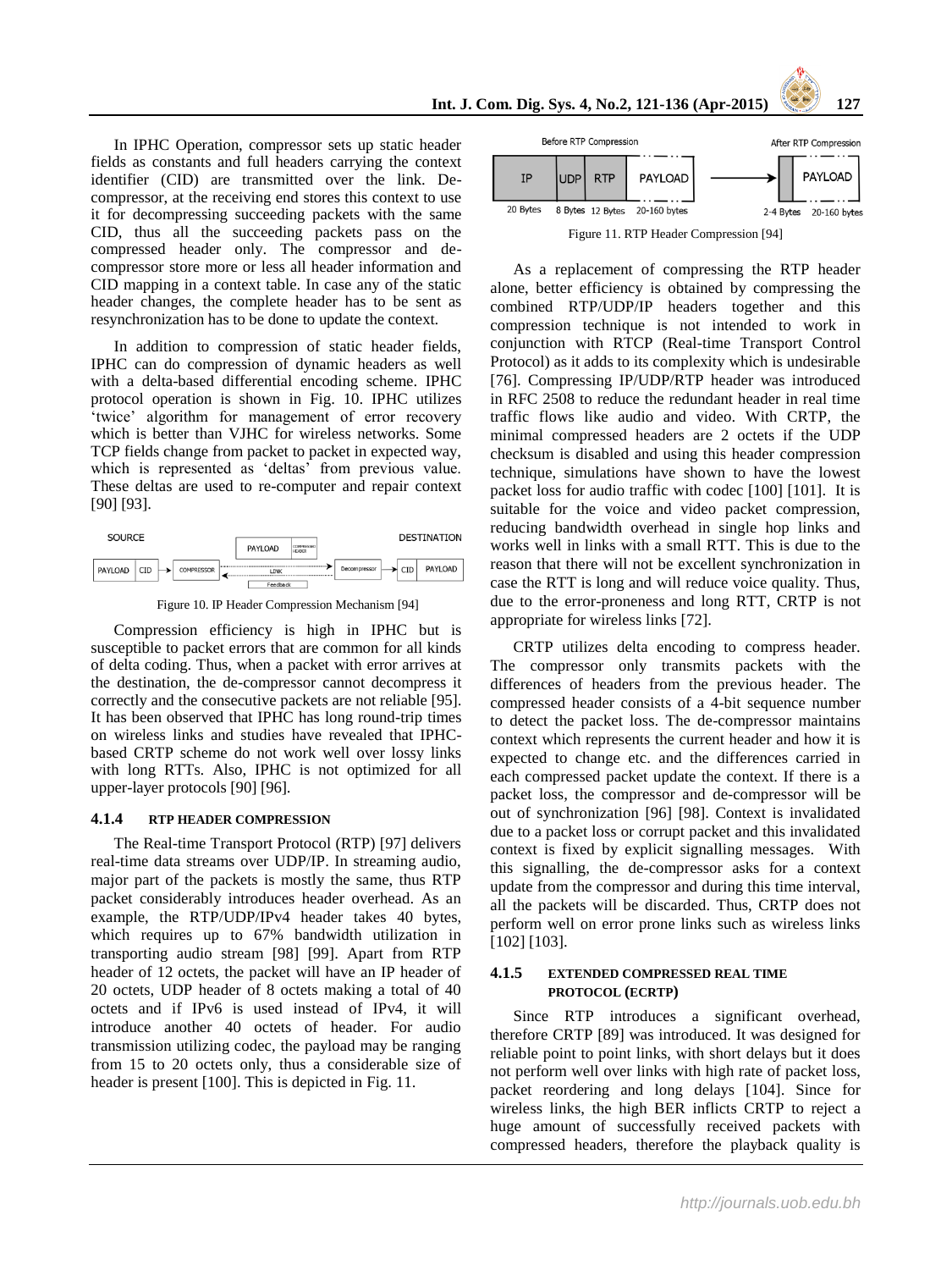drastically degraded [105] [106] [107]. Therefore, ECRTP [104] was introduced as RTP/UDP/IP header compression scheme to enhance CRTP by sending all full header packets and also those packets which contain update information N+1 times so that loss of fewer than N consecutive packets will not lead to context invalidation. ECRTP compressed UDP header is shown in Fig. 12.



Figure 12. ECRTP Compressed UDP header [109]

Therefore, ECRTP [104] was introduced as RTP/UDP/IP header compression scheme to enhance CRTP by sending all full header packets and also those packets which contain update information N+1 times so that loss of fewer than N consecutive packets will not lead to context invalidation. ECRTP compressed UDP header is shown in Fig-12.

Compressed headers include the changes which occur in the dynamic header fields and for changes in static field from the de-compressor always trigger transmission of full header packets [108]. ECRTP also uses a delta based differential encoding mechanism. There are three major changes that have been introduced in CRTP for ECRTP; allowing updating the differential RTP values and to selectively update the absolute values for some header fields, Network efficiency is improved by inserting header checksum and extensions for updating context state which also minimize context invalidation and all updates in the context are replicated in several compressed headers to secure the establishment of updates [69] [109].

ECRTP performs retransmission by predicting whether the retransmitted packets can arrive in header decompressor earlier than their planned playback times and header compression determines the proper retransmitted packets with full or compressed headers [98]. The performance of ECRTP is effected by its shortcomings like transmission of full header during updates, since it cannot selectively update dynamic fields in the IP header, thus not effectively predicting changes in header fields [69] [104].

#### **4.1.6 ROBUST HEADER COMPRESSION (ROHC)**

Due to significant error rates, long round-trip times and bandwidth limited capacity in links, it became necessity to design highly robust and efficient header compression scheme based upon a highly extensible framework [76]. Thus, Robust Header Compression scheme [110] [111] was developed for compression of headers in IP packets i.e. UDP/IP, RTP/UDP/IP, ESP/IP, TCP/IP in order to resolve the problem caused by high error rate and long RTT appeared in wireless links. ROHC is considered stateful protocol, as it exchanges information over the air between compressor and decompressor to enable compression. ROHC builds state between the compressor and decompressor by sending full and incremental headers periodically. Fig. 13 shows the application ROHC defines state machines in the compressor and de-compressor in order to evaluate the consistency of the context information.



Figure 13. Application of ROHC in a protocol stack [112]

The compressor and de-compressor have three different operational states and start in the lowest compression state and attempt to work toward the higher state. The transitions between states do not need to be synchronized between the compressor and de-compressor. ROHC compressor has three compression levels: Initialization and Refresh (IR), First Order (FO) and Second Order (SO).

To start with, IR state in compressor establishes the static information and sends the full header (context) information. In FO compression state, it establishes the change pattern of dynamic fields and signifies partial context established between de-compressor and compressor. Finally, when the compressor is certain of the delivered context information, the compressor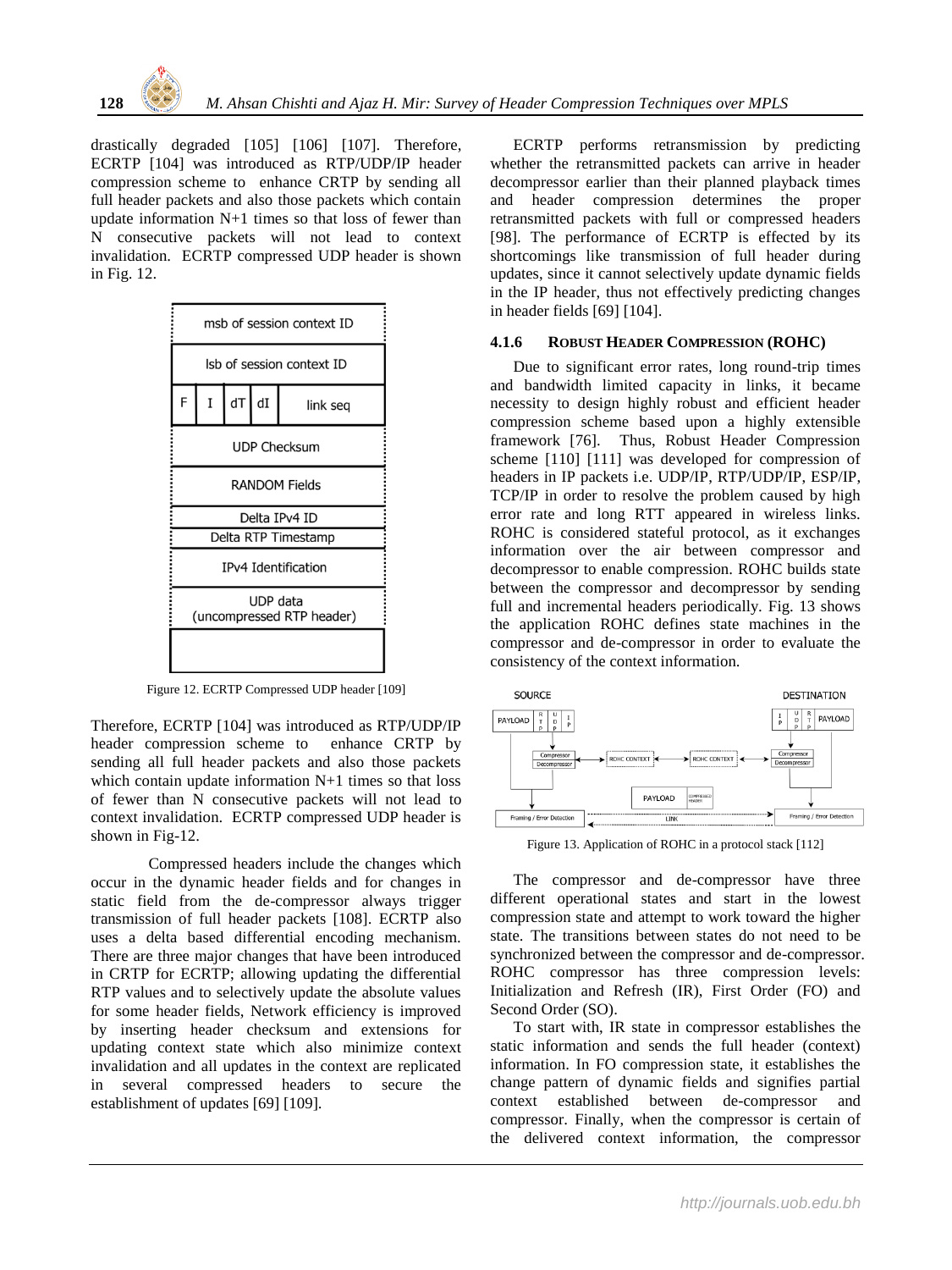switches to the SO state, and sends compressed headers with minimal information as shown in Fig. 14. If there is an update or error has occurred, the compressor shifts back to upper compression levels and returns back to the SO compression state only after re-transmitting the updated information and establishing again the change pattern in the de-compressor. Context is used to store the information with regards to the header fields and size of the compressed header depends on the compression level and the header information required by the decompressor [114].



Figure 14. ROHC compressor states [113]

The de-compressor works at the destination and decompresses the headers based on the information of the context. The ROHC de-compressor operates in 3 finite states: No Context (NO), Static Context (SC) and Full Context (FC). To start with, the de-compressor starts in the No Context state, as it has no context information available in the beginning of the packet flow and shifts to Full Context and Static Context states as per the success of the decompression as it has received both static and dynamic information. This is shown in Fig. 15.



Figure 15. ROHC De-compressor states [113]

The successful decompression of an Initialization and Refresh from the compressor will generate the context information at the de-compressor side. However, in case of an update or occurrence of an error, the de-compressor shifts from FC to lower state. When the compressor sends an IR packet, the context can be restored at the decompressor. It is necessary that synchronization occurs so that decompression happens correctly [113] [115] [116].

ROHC header compression has three operation or run modes: Unidirectional (U), bi-directional Optimistic (0) and bi-directional Reliable (R). In unidirectional mode, packets are sent from the compressor to the decompressor in one direction only and this compression has to start with U-mode only. U-mode is inefficient as there is cyclical return to lower states and no feedback for errors recovery and thus has lower transmission rates as well. The difference between Unidirectional mode and Bidirectional mode is that in Bi-directional ROHC, operations start from U-mode and then may transit to Omode or R-mode depending on the feedback information. Transition to the Bidirectional mode can be done once a packet has reached the de-compressor and the decompressor has replied with an ACK feedback packet representing a mode transition is required [72] [117].

Bidirectional optimistic run mode (O-mode) represents compression over a bidirectional link and has a feedback channel from the de-compressor to the compressor. This feedback mechanism is used by decompressor for signifying wrong decompression and acknowledgment of significant context updates [94]. This mode tries to improve the compression efficiency and increase the usage rate of sloppy feedback channels. Bidirectional reliable mode (R-mode) compared to Omode, has dependable ROHC scheme which tries to make the most of it by having a better robust scheme in lost and damaged packet scenarios, thus helping in a minimization of context invalidation done by frequent usage of the feedback channel [72]. ROHC is comparably better than VJHC and IPHC due to high robustness and improved efficiency. However, quality enhancement of the small size data communication is constrained by processing overhead due to complicated communication and functional complexity from ROHC [118] [119]. Fig. 16 depicts RTP/UDP/IP compressed header packet in which the header size is compressed up to 1 byte.



Figure 16. ROHC format for Header Compression [120]

The Robust Header Compression consists of the following profiles [115] [121]:

• *ROHC Uncompressed (Profile 0)*

Those packets are compressed, which cannot be compressed by any of the following profiles.

• *ROHC RTP (Profile 1)*

Packets with IP/UDP/RTP protocol headers are compressed.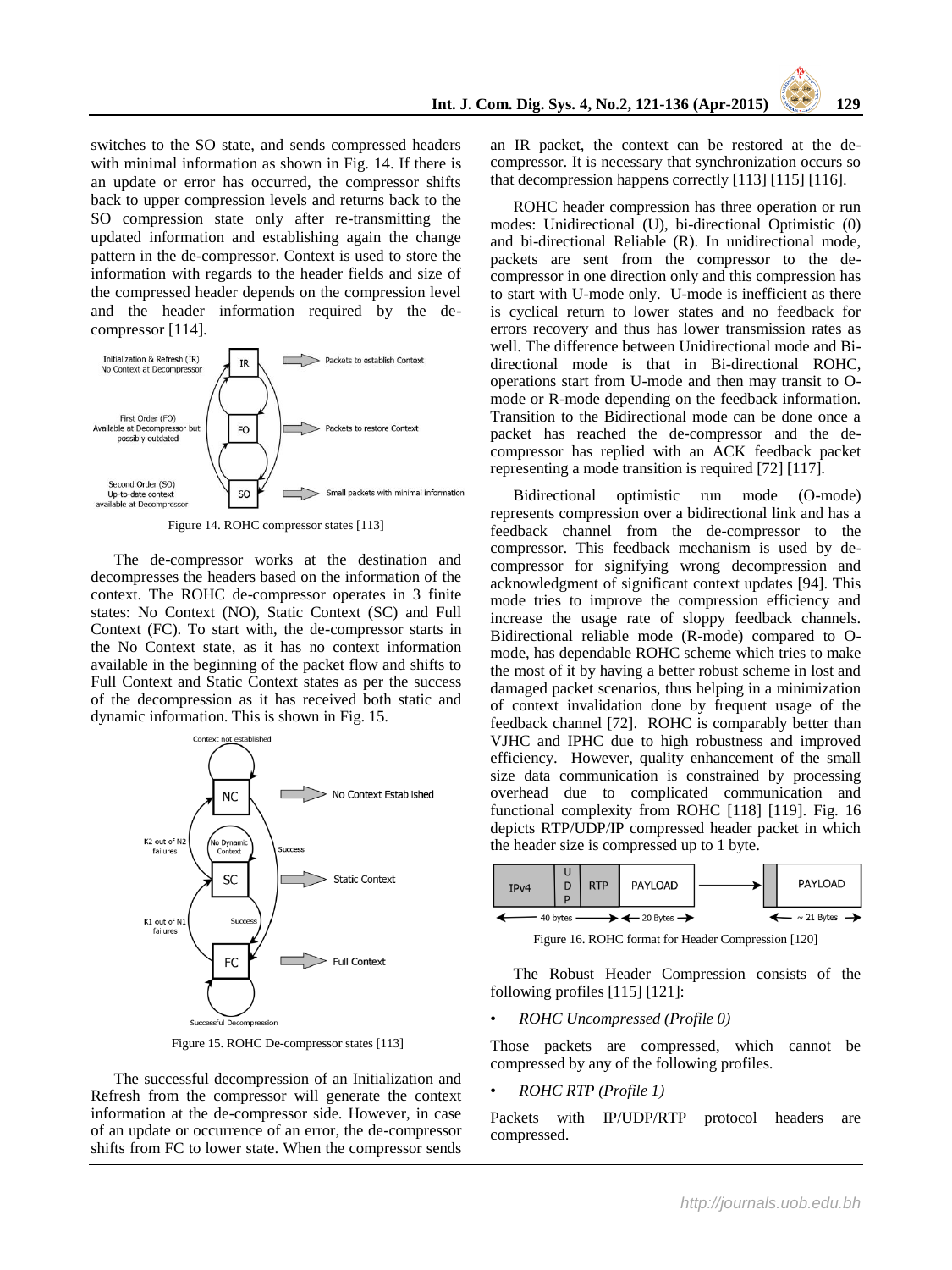## • *ROHC UDP (Profile 2)*

Packets with IP/UDP protocol headers are compressed.

#### • *ROHC ESP (Profile 3)*

Packets with IP/ESP protocol headers are compressed.

The ROHC version 2 (ROHCv2) [121], extends the previously mentioned ROHC by increasing in overall simplicity and robustness, with equivalent or enhanced performance. ROHCv2 is a complete new design for performance enhancement [114]. It has a robustness method used by a compressor to boost the prospect of decompression success when packets can be lost and/or reordered on the ROHC channel [117]. Also, ROHC has improvements against the high packet loss and retransmissions in wireless links [122]. Fig. 17 represents ROHCv2 ladder diagram for flows in a context setup between two nodes in unidirectional mode.



Figure 17. ROHCv2 Context Setup in Unidirectional mode [117]

The step 0 has channel establishment and step 1 has context setup. New CID is created and sent by the compressor in a U-mode IR packet with and the full IP headers as well at the beginning and when the decompressor receives it, the new CID is added to decompressor context. With no errors in decompression, the state for this CID moves from U-mode no context (NC) to U-modefull context (FC). Fig. 18 represents ROHCv2 with feedback channel for acknowledgements in Bi-directional mode in which the de-compressor verifies for context damage and then it may transit to RC or NC State depending on the severity of the context damage.



Figure 18. ROHCv2 Context setup in Bidirectional mode [117]

#### **5. HEADER COMPRESSION OVER MPLS**

Compressed packets can be routed through MPLS based network for reducing the packet over-head significantly by utilizing various Header Compression/Suppression schemes. MPLS together with Header Compression increases bandwidth efficiency and processing scalability of the maximum number of simultaneous compressed flows. Little research has been done for implementing Header Compression/Suppression over MPLS, with two RFC's proposing the implementation of Header Compression over MPLS. The first RFC 4247 [123] has given the requirements for Header Compression over MPLS mostly for voice/RTP/UDP/IP/MPLS-labels. Since IPv4 packet header is around 48 bytes, while the voice payload is often no more than 30 bytes, thus payload size is smaller than the relative size of the header [124]. With IPv6, the header size is increased, so is the overhead as well. The second RFC [125] has given the Protocol Extensions for Header Compression over MPLS defining how to use MPLS to route Header-Compressed (HC) packets over an MPLS label switched path. The concept of using MPLS pseudowire to transport the HC context and control messages between the ingress and egress MPLS label switching routers is given. This RFC provides guidelines as requirements for any future development of compression techniques in MPLS.

Using RFC4247 [123], Implementation of Payload Header Suppression (PHS) has been done in MPLS based network. For high speed and high throughput, transmission media at the backbone requires low and fast complexity approach for Header Compression (HC) and Header Decompression (HD) without unnecessary delay in feedback and signalling. The IPv6 first-order difference (static fields) is bigger in size and there are frequent state transitions for other header compression mechanisms such as ROHC. The congestion in the core of MPLS domain was reduced by 40% in case of IPv6 packet and throughput was thereby increased [124]. HC over MPLS can be implemented by applying HC algorithm at the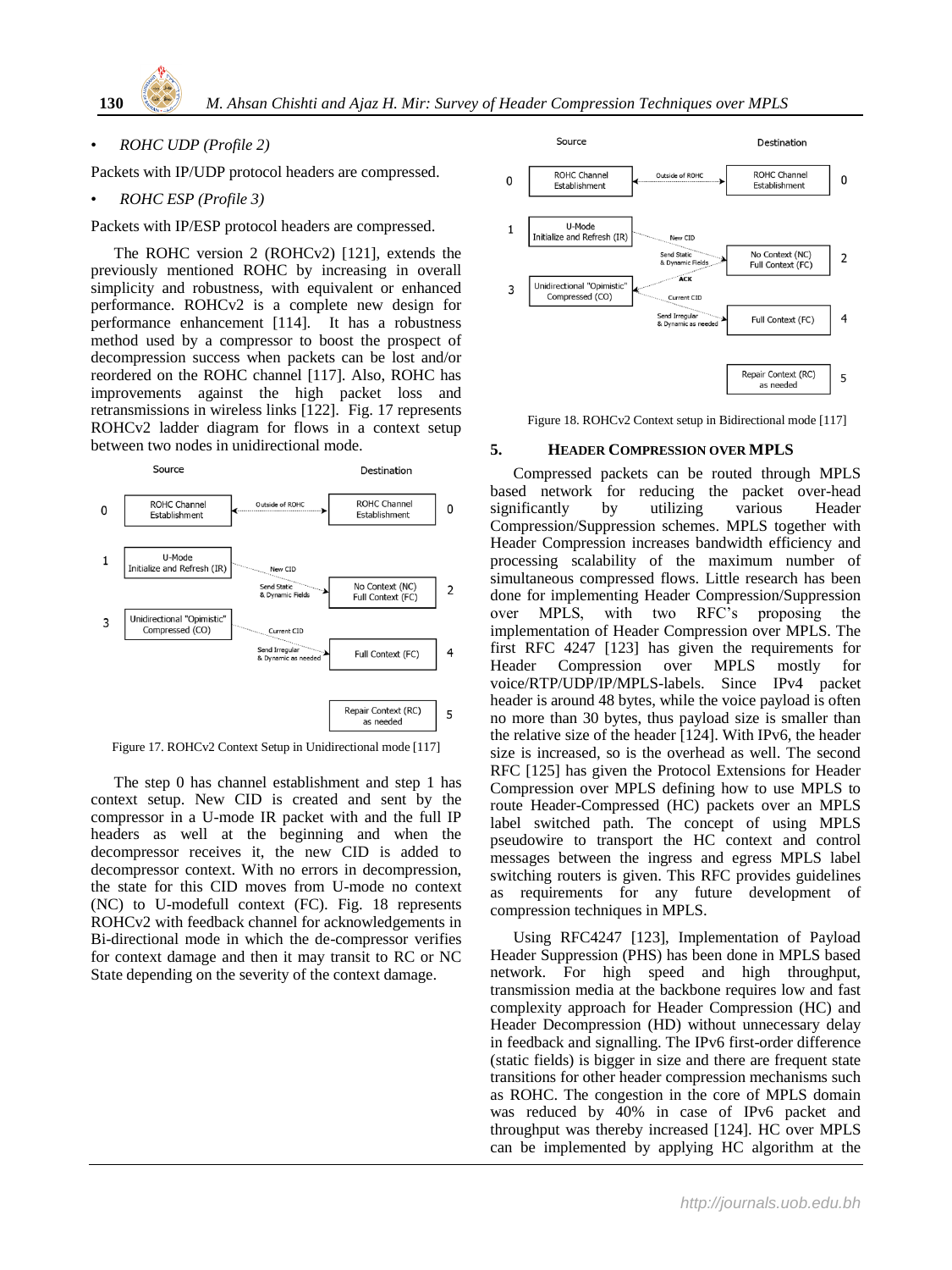ingress router of the Label Switched Path (LSP) and decompressed at the egress router where the HC ends [123]. HC over MPLS is depicted in Fig. 19.



Figure 19. Header Compression over MPLS

Ingress router is the place where header compression is done and egress router is where header decompression is done. After compression, compressed packet is routed through LSP of MPLS Network up till egress router. MPLS LSP carries voice/compressed-header/MPLSlabels in place of voice/RTP/UDP/IP/MPLS-labels thereby saving 30 octets or more per packet [123].

MPLS supports high speed and high traffic networks with low bit error rate (BER) and compression with Payload Header Compression (PHS) was preferred over ROHC to avoid complexity in Header Compression and Decompression, redundant delays in feedback and signalling due to less BER in MPLS and also inefficient frequent state transitions for ROHC for MPLS [124]. Also, LSP-PHS implementation adds less complexity overhead and decrease in resource utilization thereby 37 out of 40 bytes IPv6 header was suppressed between source and destination in MPLS enabled network. The simulation result demonstrates substantial decrease in delay of UDP packets by approximately 50% with reduced packet drop of real-time traffic and better bandwidth utilization [38].

ROHC was developed for header compression over high Bit Error (BER) links and has mechanisms for quick context resynchronization. ROHC has compression of ESP/IP, UDP/IP, RTP/UDP/IP with better encoding scheme for the fields which keep on changing dynamically. The compressor compresses the RTP/UDP/IP packets into the appropriate compressed packets and sends them to the decompressor and works on the feedback information from the decompressor. This is done taking care of the states and modes and CIDs are to be managed practically and efficiently [72]. The advantage of having ROHC is that it has by default the ability to identify the packet type in the compression header and thus there is no need to further extend the identify packet type. There is a need for some changes in the existing MPLS network for handling compression and decompression such as [123]:

- i. Expansion in MPLS signaling to discover the LSP from Header Compressor to Header Decompressor
- ii. Negotiate the HC algorithm used and protocol parameters
- iii. Negotiate the Session Context IDs (SCIDs) space between the ingress and egress routers on the MPLS LSP
- iv. Signal HC over MPLS tunnels with the Label Distribution Protocol (LDP).

RFC 4901 [125] defines the MPLS Pseudo wires (PWs) which can be used to transport the HC context and control messages between the ingress and egress MPLS label switching routers with extension method for future header compression protocols. HC mechanisms have been normally intended to be used for single point-to-point links, whereas in MPLS, we can have header compression over LSP involving a number of hops. Pseudo Wire Emulation Edge-to-Edge (PWE3) is a method which imitates the characteristics of service such as ATM, Frame Relay or Ethernet over a Packet Switched Network (PSN) with functions that consist of encapsulating servicespecific PDUs arriving at an ingress port, and carrying them across a path or tunnel, managing their timing and order. This can be utilized for MPLS domain as well as PW is supposed to be an unshared link from edge to edge [126].

Fig. 20 shows the reference pseudo wires model. The purpose of PWs also includes encapsulating packets arriving at an ingress router and transmitting them across an IP path or MPLS tunnel and also complete act on managing the timing and order of packets. Pseudo wires does encapsulation of service-specific PDUs or circuit data arriving at the provider edge carries the encapsulated data across a tunnel and does the management of the signalling, timing and order of the PW [127].



Figure 20. PWE3 Reference Model [14x]

RFC 5602 [130] defines the MIB module for PW operation over MPLS. It is designed to support both manually configured and signalled PWs, point-to-point PW connections, enable the use of any emulated service and supports MPLS-TE outer tunnel, non-TE MPLS outer tunnel (an outer tunnel signalled by LDP or set up manually), and no outer tunnel (where the PW label is the only label in the MPLS stack).

Within an MPLS network, the compression of packets is not hop-by-hop rather the compression is per LSP from ingress to egress LSRs. Pseudo Wires help in transmitting of messages between the compressor and the decompressor by providing a logical link between the two. HC channel is supported by PW like single point-to-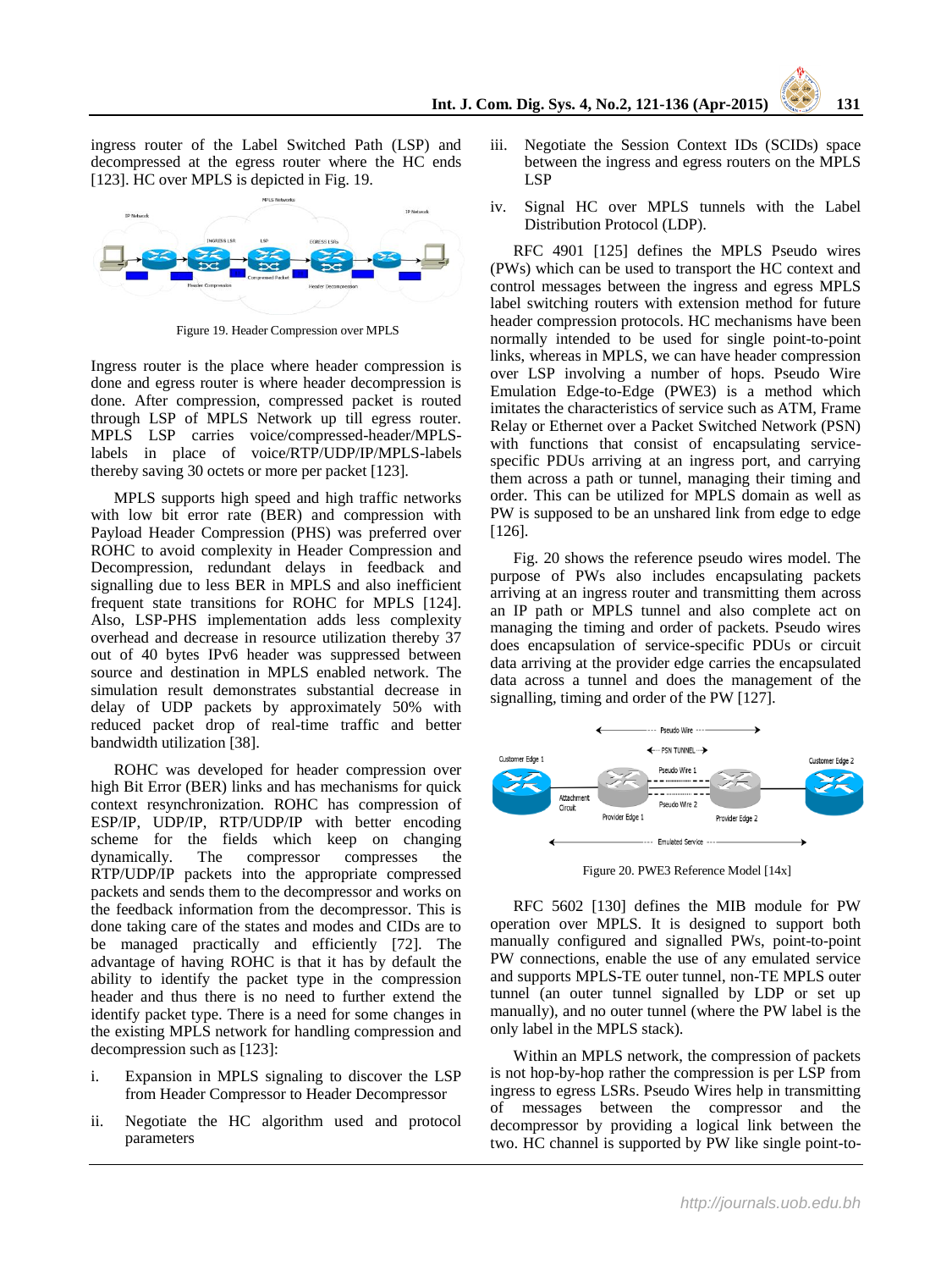point link; however these PWs carry only compressed packets. Two levels of label stacks are used in PWs, with PW label at the Bottom of Stack (BoS) for identification for PW. With header compression enabled, the compressor adds label at the BoS and likewise the removal of this label is done by the decompressor. This label is left untouched without any changes being done by the intermediate label switching routers of the LSP. MPLS labels are added after this label higher in the stack and are known as Packet Switch Network (PSN) labels. The packets are forwarded within the MPLS network with the higher labels in the label stack.

When the packet reaches the decompressor, the label at the BoS also known as PW label is used with CID for appropriate decompression. HC over MPLS additionally carries HC control parameter which contains a packet type field and a packet length field. The packet type field defines the packet type used in header compression such as a IR packet, feedback packet or compressed packet. With RoHC scheme, the length of headers is not mentioned as it is determined from the lower layer except for packets transmitted over Ethernet link [125].

RFC 4447 [128] details a LDP signalling to set up, tear down, and manage PWs for establishing and maintaining the pseudowire, using extensions to Label Distribution Protocol (LDP). Certain FEC elements, other parameters and codes have been defined for LDP to enable it to identify PWs. Pseudowire endpoint utilize TLVs in LDP to bind a demultiplexor field value to a pseudowire and transmits information to the other remote endpoint of this binding. The status updates and other changes including the releasing of binding is also specified. Pseudowire demultiplexor field is an MPLS label with transmission of MPLS packets through the pseudowire as MPLS tunnel with the exception of PHP behaviour. MPLS LSP can act as the PSN tunnel.

With extensions to LDP for PWs and now further extensions with respect to header compression specifically RoHC, certain elements like TLVs are reused to negotiate HC over the Point to Point Protocol with specifications for negotiating given in RFC3544 [129]. RoHC Bi-directional mode has feedback mechanism which is used to send error recovery request as well as acknowledgements of context updates if required. PWs are unidirectional, therefore there is a need to set up the PWs in each direction in order to have Bi-directional RoHC mode as given in fig. 21 [125].



Figure 21. RoHC over MPLS Network [125]

# **6. CONCLUSION**

IPv6 has bigger header which takes a major part of bandwidth thus affecting the bandwidth efficiency. Header compression can help in the reduction of redundant header in IP packets. With the help of MPLS, networks can handle IPv6 traffic efficiently over the IPv4 backbone network. Several header compression schemes have been developed and deployed in order to use the bandwidth efficiently. This paper provides a survey of available header compression schemes that can be implemented on MPLS over IPv6 and enable conservation of resources over the network. The findings from this survey contribute to a better understanding for researchers on how to enhance the bandwidth with header compression by which the excess IP header is removed before transmitting the packet on a link and at the destination decompressing them to their original state. A number of header compression schemes were discussed namely, VJHC, SCPS, IPHC, CRTP, ECRTP and ROHC with their advantages and disadvantages. Very less research has been done in implementation of these header compression schemes in MPLS networks. Future work would include simulation and implementation of various header compressions in MPLS over wired and wireless networks with IPv6 as well as multicasting.

## **REFERENCES**

- [1] Bernet Y., "The Complementary Roles of RSVP and Differentiated Services in the Full-Service QoS Network," IEEE Communication Magazine, Feb. 2000, pp. 154-162.
- [2] Sekib F. A., McClellan S., Manpreet S.and Chakravarthy S., "End-to-End Testing of IP QoS Mechanisms", IEEE Magazine 2002.
- [3] Moshin M., Wong W. and Bhatt Y., "Support for real-time traffic in the Internet, and QoS issues," A survey of QoS protocols for the Internet, March 30, 2002.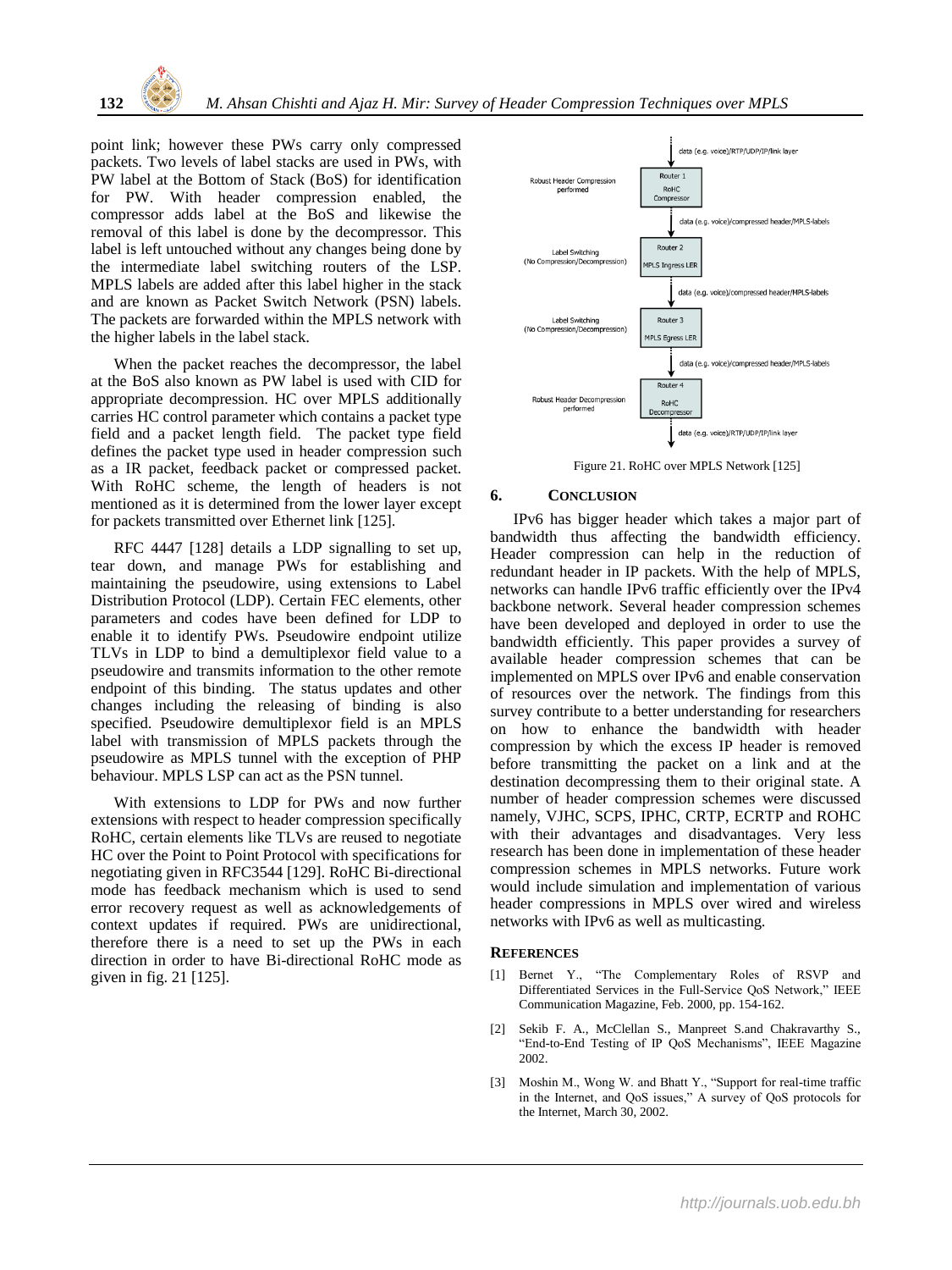- [4] Rahimi, M.; Hashim, H.; Rahman, R.A, "Implementation of Quality of Service (QoS) in Multi Protocol Label Switching (MPLS) networks," *Signal Processing & Its Applications, 2009. CSPA 2009. 5th International Colloquium on* , vol., no., pp.98,103, 6-8 March 2009
- [5] Braden R., Zhang L., Herzog S.and Jamin S., "Resource  $ReserVation$  Protocol  $(RSVP)$ -Specification," RFC2205, 1997
- [6] Fgee, E.-B.; Kenney, J.D.; Phillips, William J.; Robertson, W.; Sivakumar, S., "Comparison of QoS performance between IPv6 QoS management model and IntServ and DiffServ QoS models," Communication Networks and Services Research Conference, 2005. Proceedings of the 3rd Annual , vol., no., pp.287,292, 16-18 May 2005
- [7] Bernet Y. et al," A Frame work for Differentiated Services," Internet Draft –ietf-diffserv- framework-02.txt, Feb 1999.
- [8] S. Deering and R. Hinden, "Internet Protocol, Version 6 (IPv6) Specification," RFC 2460 (Draft Standard), Internet Engineering Task Force, Dec. 1998, updated by RFCs 5095, 5722, 5871.
- [9] Wai Yee Tai, Chong Eng Tan, Sei Ping, Lau, "Towards Utilizing Flow Label IPv6 in Implicit Source Routing for Dynamic Source Routing (DSR) in Wireless Ad Hoc Network", in the proceedings of 2012 IEEE Symposium on Computers and Informatics, Penang, Malaysia, 18-20 March, 2012
- [10] A. Liakopoulos, D. Kalogeras, V. Maglaris, D. Primpas, and C. Bouras, "QoS experiences in native IPv6 networks," International Journal of Network Management, vol. 19, no. 2, pp. 119–137, 2009.
- [11] Luc De Ghein. 2006. MPLS Fundamentals. Cisco Press.
- [12] E.Rosen, A. Viswanathan, R.Callon. "Multiprotocol Label Switching Architecture," RFC 3031. January 2001.
- [13] E.Rosen, G.Fedorkow, Y.Rekhter, D.Farinacci, T.Li, A.Conta. "MPLS Label Stack Encoding," RFC 3032. January 2001.
- [14] R. Callon, P. Doolan, N. Feldman, A. Fredette, G. Swallow, and A. Viswanathan, "A framework for multiprotocol label switching," September 1999.
- [15] T. Mallik and F. Francois, "Implementation of IPv6 Services over a GMPLS-Based IP/Optical Network," Cisco Systems, IEEE Communications Magazine, May 2005
- [16] D. Awduche, J. Malcolm, "Requirements for Traffic Engineering over MPLS," RFC 2702. 1999
- [17] Solano, F., Fabregat, R., & Marzo, J. L. "On optimal computation of MPLS label binding for multipoint-to-point connections", IEEE Transactions on Communications, 56(7), 1056–1059. 2008
- [18] Sahel A., Sa'ed A., M. Kharbutli, J. Bassam, "MPLS technology in wireless networks," Wireless Networks, November 2013
- [19] Rosen E, Tappan D, et al. "MPLS Label Stack Encoding". RFC 3032, IETF, January 2001.
- [20] Chunying Tian; Shanzhi Chen; Yuhong Li; Yaning Liu, "Experimental Study of MPLS and MIPv6 Integration Technology," Communications and Networking in China, 2006. ChinaCom '06. First International Conference on , vol., no., pp.1,3, 25-27 Oct. 2006
- [21] http://www.protocols.com/papers/mpls.htm [online]
- [22] Padilla, J.; Huerta, M.; Paradells, J.; Hesselbach, X., "IntServ6: an approach to support QoS over IPv6 networks," Computers and Communications, 2005. ISCC 2005. Proceedings. 10th IEEE Symposium on , vol., no., pp.77,82, 27-30 June 2005
- [23] O. Aboul-Magd and B. Jamoussi, "QoS and service interworking using constraint route label distribution protocol (CR-LDP)", Communications Magazine, IEEE, vol. 39, pp. 134-139, 2001.
- [24] P. Pan, G. Sawallow, and A. Atlas, "Fast Reroute Extensions to RSVP-TE for LSP Tunnels", 2004.
- [25] L. Martini, E. Rosen, N. El-Aawar, "Encapsulation Methods for Transport of Layer 2 Frames over MPLS Networks", RFC 4905, Cisco Systems Inc, June 2007
- [26] L. Martini, E. Rosen, N. El-Aawar, "Transport of Layer 2 Frames Over MPLS", RFC 4906, Cisco Systems Inc, June 2007
- [27] Imaizumi, H.; Hiroyuki Morikawa; Nakamura, O.; Murai, J.; Aoyama, T., "An alternative approach to multi-path forwarding on IPv6 networks," Advanced Information Networking and Applications, 2006. AINA 2006. 20th International Conference on, vol.2, no., pp.5 pp.,, 18-20 April 2006.
- [28] Adibi, S.; Erfani, S., "IP-based IMT network platform formobile-IPv6-MPLS systems," Electrical and Computer Engineering, Canadian Conference on , vol., no., pp.1416,1418, 1-4 May 2005
- [29] Jialei Wu; Yuanping Zhang, "A Layered MPLS Network Architecture," *Wireless Communications Networking and Mobile Computing (WiCOM), 2010 6th International Conference on* , vol., no., pp.1,4, 23-25 Sept. 2010
- [30] T. Onali, "Quality of service technologies for multimedia applications in next generation networks," Ph.D. dissertation, University of Cagliari, February 2008.
- [31] I. Minei and J. Lucek, MPLS-enabled applications: emerging developments and new technologies. John Wiley & Sons Inc, 2005.
- [32] http://www.metaswitch.com/wiki/what-mpls-and-gmpls [online]
- [33] Nai-Bin Hsu, "The Routing of Healthcare Applications in MPLS Networks," icgec, pp.771-774, 2010 Fourth International Conference on Genetic and Evolutionary Computing, 2010
- [34] Artan Halimi, Brikena Statovci-Halimi, "Overview on MPLS Virtual Private Networks", Photonic Network Communications, May 2002, Volume 4, Issue 2, pp 115-131
- [35] Vassiliou, V.; Owen, Henry L.; Barlow, D.; Sokol, J.; Huth, H.-P.; Grimminger, J., "M-MPLS: Micromobility-enabled multiprotocol label switching," Communications, 2003. ICC '03. IEEE International Conference on , vol.1, no., pp.250,255 vol.1, 11-15 May 2003.
- [36] http://www-03.ibm.com/ibm/history/exhibits/mainframe/ mainframe \_intro2.html [online]
- [37] S. Deering and R. Hinden, "Internet Protocol, Version 6 (IPv6) Specification", RFC 2460, December 1998.
- [38] Imad J Mohamad, "End-to-End QoS Improvement using IPv6 Header Reduction over MPLS", International Journal of Computer Applications 80(11):27-32, October 2013.
- [39] S. Deering, R. Hinden, "Internet Protocol version 6 Specification", RFC 2460, December 1998
- [40] Ramakrishnan, K.; Floyd, S.; Black, D. (September 2001) The Addition of Explicit Congestion Notification (ECN) to IP, IETF. RFC 3168.
- [41] Aazam, M.; Syed, A.M.; Eui-Nam Huh, "Redefining flow label in IPv6 and MPLS headers for end to end QoS in virtual networking for Thin client," Communications (APCC), 2013 19th Asia-Pacific Conference on , vol., no., pp.585,590, 29-31 Aug. 2013
- [42] Degermark, et. al., "IP Header Compression", RFC 2507, February 1999
- [43] K. Nichols et at., "Definition of the Differentiated Services Field (DS Field) in the IPv4 and IPv6 Headers," Cisco Systems, Torrent Networking Technologies, EMC Corporation, RFC 2474, December 1998.
- [44] K. Nichols, et. al., "Definition of the Differentiated Services Field (DS Field) in the IPv4 and IPv6 Headers", RFC 2474, December 1998
- [45] S. Blake, et. al., "An Architecture for Differentiated Services", RFC 2475, December 1998.
- [46] F. Le Faucheur, et. al., "Multi-Protocol Label Switching (MPLS) Support of Differentiated Services, RFC 3270, May 2002.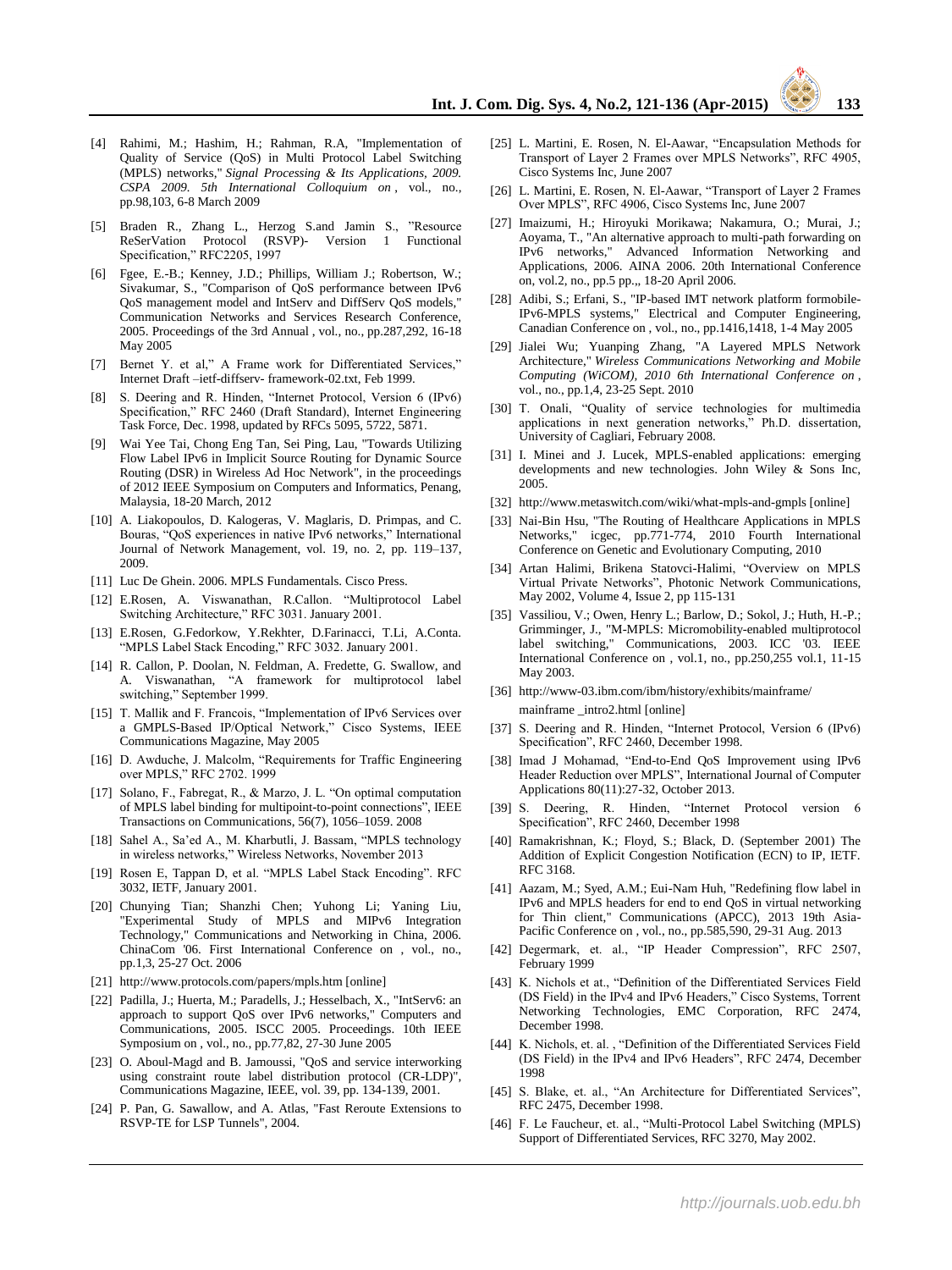

- [47] P. Ciprian, "Deploying IPv6 Networks", Cisco Systems, 2006.
- [48] Astudillo, C.A.; Calderón, O.J.; Ortiz, J.H., "PM<sup>2</sup>PLS: Integrating Proxy Mobile IPv6 and MPLS in Wireless Access Networks, New Technologies, Mobility and Security (NTMS), 2011 4th IFIP International Conference on , vol., no., pp.1,5, 7-10 Feb. 2011
- [49] Satoshi Uda, Nobuo Ogashiwa, Yojiro Uo, Yoichi Shinoda, "IPv6 support on MPLS networks: Experiences with 6PE approach," saint-w, pp.226, 2003 Symposium on Applications and the Internet Workshops (SAINT 2003 Workshops), 2003
- [50] Verrydt, Wim; Popoviciu, Ciprian, "Study of IPv6 Multicast Deployment in MPLS Netw," Computing in the Global Information Technology, 2006. ICCGI '06. International Multi-Conference on , vol., no., pp.4,4, Aug. 2006
- [51] Aazam, M.; Syed, A.M.; Eui-Nam Huh, "Redefining flow label in IPv6 and MPLS headers for end to end QoS in virtual networking for Thin client," Communications (APCC), 2013 19th Asia-Pacific Conference on , vol., no., pp.585,590, 29-31 Aug. 2013
- [52] Verrydt, Wim; Popoviciu, Ciprian, "Study of IPv6 Multicast Deployment in MPLS Netw," Computing in the Global Information Technology, 2006. ICCGI '06. International Multi-Conference on , vol., no., pp.4,4, Aug. 2006
- [53] J. Rajahalme, et. al., "IPv6 Flow Label Specification," RFC 3697, March 2004.
- [54] Fineberg, V., "The role of IPV6 and MPLS in the GIG black core," Military Communications Conference, 2005. MILCOM 2005. IEEE , vol., no., pp.1938,1943 Vol. 3, 17-20 Oct. 2005
- [55] Roesler, V.; Balbinot, L.; de Andrade, M.; Tarouco, L., "IP next generation label switching," IP Operations and Management, 2002 IEEE Workshop on , vol., no., pp.21,25, 2002
- [56] F. Le Faucheur et al., "MPLS Support of Differentiated Services," Cisco Systems, PMC-Sierra Inc., Nokia, Axiowave Networks, Alcatel, Telia Finland, RFC 3270, April 2001.
- [57] F. Baker and Y. Rekhter, "Use of Flow Label for Tag Switching," Cisco Systems, Internet-Draft (expired), draft-baker-flow-label-00.txt, October 1996.
- [58] Pattrick, G, "IPv6 over MPLS", Cisco Systems, 2001. http://www.ipv6-es.com/02/docs/ Patrick\_grossetete\_1.pdf [online]
- [59] Uda, S.; Ogashiwa, N.; Uo, Y.; Shinoda, Y., "IPv6 support on MPLS networks: experiences with 6PE approach," Applications and the Internet Workshops, 2003. Proceedings. 2003 Symposium on , vol., no., pp.226,231, 27-31 Jan. 2003
- [60] Yunos, Rozita; Noor, N.M.; Ahmad, Siti Arpah, "Performance evaluation between IPv4 and IPv6 on MPLS Linux platform," Information Retrieval & Knowledge Management, (CAMP), 2010 International Conference on, vol., no., pp.204,208, 17-18 March 2010
- [61] J. D. Clercq, G. Gastaud, T. Nguyen, D. Ooms, S. Prevost, and F. L. Faucheur., "Connecting IPv6 Islands over IPv4 MPLS Using IPv6 Provider Edge Routers (6PE)," RFC 4798, February 2007.
- [62] Nawaz, A.; Ashraf, M.; Hong, X.B.; Wu, J.; Lin, J.T., "IPv4 to IPv6 Evolution Strategies of Pakistan Internet Exchange, Networking and Services, 2009. ICNS '09. Fifth International Conference on , vol., no., pp.383,388, 20-25 April 2009.
- [63] An introduction to IP header compression, EFFNET AB white paper, February 2004. http://www.effnet.com/sites/effnet/pdf/uk/ Whitepaper\_Header\_Compression.pdf [online]
- [64] Wu, T., Chao, H., Lo, C., "Providing Efficient Secured Mobile IPv6 by SAG and Robust Header Compression", Journal of Information Processing Systems, Vol.5, No.3, September 2009
- [65] Westphal, C.; Koodli, R., "Stateless IP header compression," Communications, 2005. ICC 2005. 2005 IEEE International Conference on , vol.5, no., pp.3236,3241 Vol. 5, 16-20 May 2005
- [66] Bormann, C., et. Al. "RObust Header Compression (ROHC): Framework and four profiles: RTP, UDP, ESP and uncompressed", RFC 3095, 2001.
- [67] Minaburo, A.; Toutain, L.; Nuaymi, L., "Deployment of IPv6 robust header compression profiles 1 and 2," Computer Science, 2003. ENC 2003. Proceedings of the Fourth Mexican International Conference on , vol., no., pp.278,283, 8-12 Sept. 2003
- [68] Lim, J.D.; Stern, H.P., "IPv6 header compression algorithm supporting mobility in wireless networks," Southeastcon 2000. Proceedings of the IEEE , vol., no., pp.535,540, 2000
- [69] Brower, E.; Ertekin, E.; Christou, C.A.; O'Keeffe, S., "The application of header compression to IPsec encrypted networks," Military Communications Conference, 2005. MILCOM 2005. IEEE , vol., no., pp.2844,2850 Vol. 5, 17-20 Oct. 2005
- [70] V. Jacobson, R. Braden, D. Borman. Compressing TCP/IP headers for low speed serial links IETF, Network working group, RFC 1144, Feb. 1990
- [71] Mikael Degermark, Mathias Engan, Bjorn Nordgren, Stephen Pink ¨ LowLoss TCP/IP Header Compression for Wireless Networks Proceedings of the 2nd Annual International Conference on Mobile Computing and Networking (MOBICOM'96), 1996, pp.1-14.
- [72] Xiuliang Chen; Fuliang Guo; Ping Dang; Libing Wu, "A survey of ROHC header compression schemes," Computer Science and Network Technology (ICCSNT), 2012 2nd International Conference on , vol., no., pp.331,335, 29-31 Dec. 2012
- [73] M. Allman, S. Dawkins, D. Glover, J. Griner, T. Henderson, J. Heidemann, H. Kruse, S. Ostermann, K. Scott, et al, "Ongoing TCP/IP Research Related to Activities," Internet Draft, Internet Engineering Task Force, August 1999.
- [74] Perkins, S.J.; Mutka, Matt W., "Dependency removal for transport protocol header compression over noisy channels," Communications, 1997. ICC '97 Montreal, Towards the Knowledge Millennium. 1997 IEEE International Conference on , vol.2, no., pp.1025,1029 vol.2, 8-12 Jun 1997
- [75] Ruhai Wang, "An experimental study of TCP/IP's Van Jacobson header compression behavior in lossy space environment,' Vehicular Technology Conference, 2004. VTC2004-Fall. 2004 IEEE 60th , vol.6, no., pp.4046,4050 Vol. 6, 26-29 Sept. 2004
- [76] J.A. Ishac, Survey of Header Compression Techniques, NASA/TM-2001-211154, September 2001. http://kom.aau.dk/ group/ 05gr1120/ref/Header\_comp.pdf [online]
- [77] Ruhai Wang; Horan, S., "Impact of Van Jacobson header compression on TCP/IP throughput performance over lossy space channels," Aerospace and Electronic Systems, IEEE Transactions on , vol.41, no.2, pp.681,692, April 2005
- [78] Ruhai Wang; Sreelakshmi Bonasu; Bagasrawala, S., "The impact of TCP-IP header compression on performance over satellite links," Wireless Communications and Networking Conference, 2004. WCNC. 2004 IEEE, vol.4, no., pp.2021,2026 Vol.4, 21-25 March 2004
- [79] Xiaohu Ge; Li, F.Y.; Reichert, F., "An enhanced TCP congestion avoidance scheme and its performance evaluation in high speed satellite networks," Information, Communications and Signal Processing, 2009. ICICS 2009. 7th International Conference on , vol., no., pp.1,5, 8-10 Dec. 2009
- [80] R. C. Durst, G. J. Miller, and E. J. Travis, "TCP Extensions for Space Communications," Wireless Networks, Vol.3, N. 5, pp.389- 403, Oct, 1997
- [81] T. Kelly, "Scalable TCP: Improving Performance in High Speed Wide Area Networks," Computer Communication Review, Vol. 33, No. 2, pp. 83-91, Feb. 2003
- [82] D. X. Wei, C. Jin and S. H. Low, "FAST TCP: Motivation, Architecture, Algorithms, Performance," IEEE/ACM Tran. on Networking, Vol. 14, No. 6, pp.1246-1259, Dec. 2006.
- [83] D. Katabi, M. Handley, and C. Rohrs, "Congestion Control for High Bandwidth-Delay Product Networks," in Proc. ACM SIGCOMM, June 2002, pp.19-23.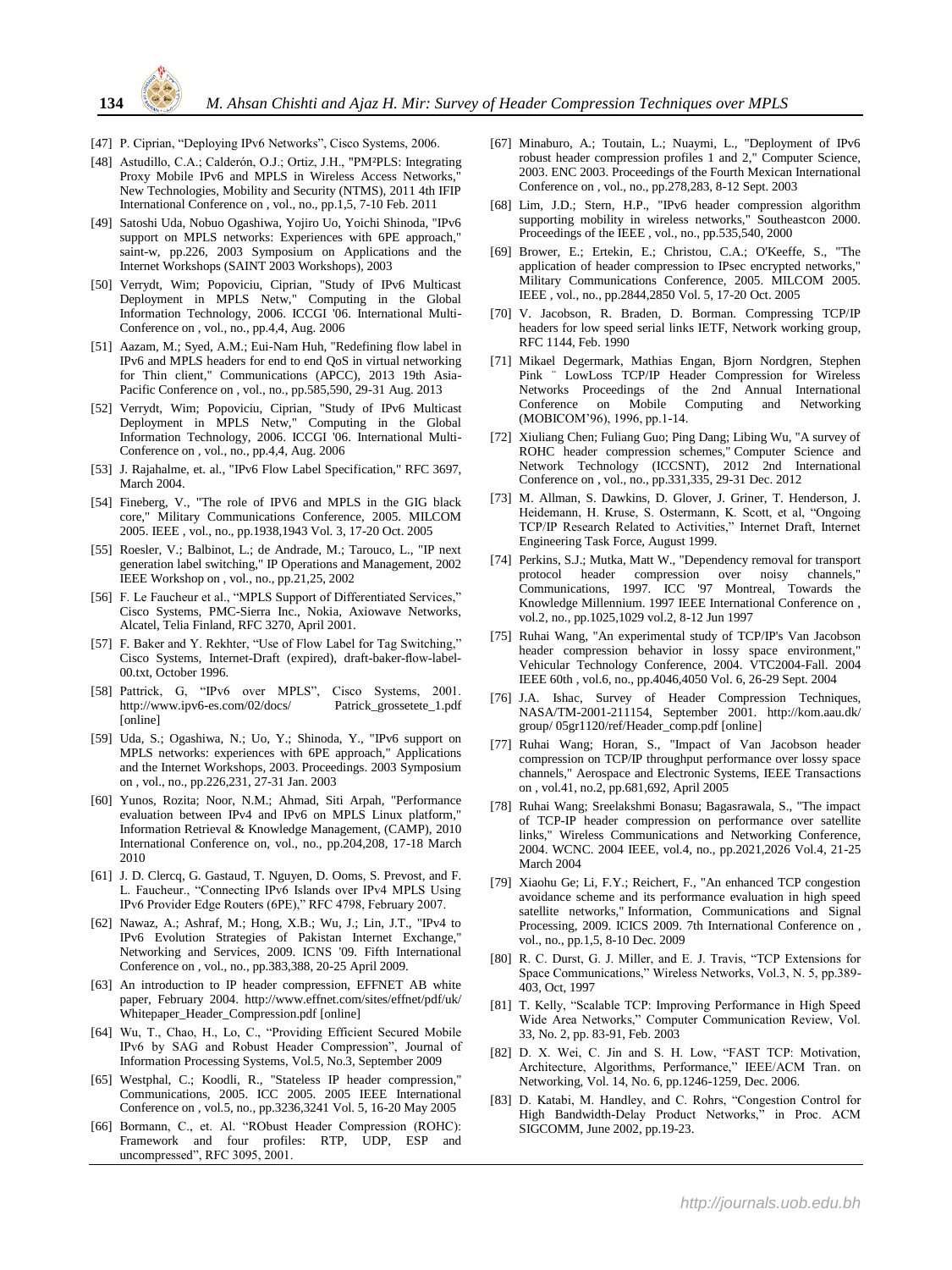- [84] Y. Xia, L. Subramanian, I. Stoica, and S. Kalyanaraman, "One More Bit is Enough," IEEE/ACM Trans. on Networking, Vol. 16, No. 6, pp.1281 – 1294, Dec. 2008
- [85] M. Gerla, M. Y. Sanadidi, R. Wang, and A. Zanella, "TCP Westwood: Congestion Window Control Using Bandwidth Estimation," in Proc. IEEE GLOBECOM, Nov. 2001, pp.1698- 1702.
- [86] Hong Jiang; Kai Hu, "Research on SCPS-NP Routing Protocol," *Information Engineering and Computer Science (ICIECS), 2010 2nd International Conference on* , vol., no., pp.1,4, 25-26 Dec. 2010
- [87] Space Communications Protocol Specification (SCPS)—Network Protocol (SCPS-NP). Recommendation for Space Data System Standards, CCSDS 713.0-B-1. Blue Book. Issue 1. Washington, D.C.: CCSDS, May 1999.
- [88] M.Degermark, B.Nordgren, S.Pink, "IP Header Compression", RFC 2507, Febrary 1999
- [89] S.Casner, V.Jacobson, "Compressing RTP/UDP/IP Headers for Low-Speed Serial Links", RFC 2508, February 1999.
- [90] Ertekin, E.; Christou, C.A., "Internet protocol header compression, robust header compression, and their applicability in the global information grid," *Communications Magazine, IEEE* , vol.42, no.11, pp.106,116, Nov. 2004
- [91] J. Postel, "User Datagram Protocol," RFC 768, August 1980
- [92] J. Postel, "Transmission Control Protocol," RFC 793, September 1981
- [93] Bow-Nan Cheng; Wheeler, J.; Hung, B., "Internet protocol header compression technology and its applicability on the tactical edge," *Communications Magazine, IEEE* , vol.51, no.10, pp.58,65, October 2013
- [94] Manish Raj Shivare ,Yogendra P. S.Maravi, Sanjeev Sharma, "Analysis of Header Compression Techniques for Networks," International Journal of Computer Applications (0975 – 8887) Volume 80 – No5, October 2013
- [95] Yongkoo Yoon et. al, Header Compression Method and Its Performance for IP over Tactical Data Link, International Journal of Energy, Information and Communications, pg 61-77, Vol. 2, Issue 2, May 2011
- [96] M. Degermark et al., "Evaluation of CRTP Performance over Cellular Radio Networks," IEEE Pers. Commun., vol. 7, no. 4, Aug. 2000, pp. 20–25
- [97] H. Schulzrinne, S. Casner, R. Frederick, and V. Jacobson, "RTP: A Transport Protocol for Real-Time Applications," In IETF RFC 1889, Jan. 1996.
- [98] Wen-Tsuen Chen; Din-Wuan Chuang; Hung-Chang Hsiao, "Enhancing CRTP by retransmission for wireless networks," Computer Communications and Networks, 2001. Proceedings. Tenth International Conference on , vol., no., pp.426,431, 2001
- [99] T. Hoshi, K. Tanigawa, and K. Tsukada, "Proposal of a Method of Voice Stream Multiplexing for IP Telephony Systems," In Proc. of Internet Workshop, pp. 182-188, 1999.
- [100]Degermark, M.; Hannu, H.; Jonsson, L.; Svanbro, K., "Evaluation of CRTP performance over cellular radio links," *Personal Communications, IEEE* , vol.7, no.4, pp.20,25, Aug 2000
- [101]S. Casner and V. Jacobson, "Compressing IP/UDP/RTP Headers for Low-speed Serial Link," RFC 2508, Feb. 1999
- [102]Rahmat, F.; Idris, F.; Azri, M.; Kanathasan, V.; Sarimin, N.; Mohamad, M.H., "Performance analysis of VoIP in Multi-hop Wireless Network," Applied Electromagnetics (APACE), 2012 IEEE Asia-Pacific Conference on , vol., no., pp.51,55, 11-13 Dec. 2012
- [103]Larzon, L.-A.; Hannu, H.; Jonsson, L.-E.; Svanbro, K., "Efficient transport of voice over IP over cellular links," Global Telecommunications Conference, 2000. GLOBECOM '00. IEEE , vol.3, no., pp.1669,1676 vol.3, 2000
- [104]T. Koren and et al, "Enhanced Compressed RTP (ECRTP) for links with high delay, packet loss and reordering", RFC 3545, July 2003.
- [105]M. Degermark and H. Hannu, "Evaluation of CRTP Performance over Cellular Radio Links," In IEEE Personal Communications, pp. 20-25, Aug. 2000.
- [106]Wen-Tsuen Chen; Din-Wuan Chuang; Hung-Chang Hsiao, "Enhancing CRTP by retransmission networks," Computer Communications and Networks, 2001. Proceedings. Tenth International Conference on , vol., no., pp.426,431, 2001
- [107]G. Mamais, M. Markaki, M. H. Sherif, and G. Stassinopoulos, "Evaluation of the Casner-Jacobson Algorithm for Compressing the RTP/UDP/IP Headers," In Proc. of IEEE Symposium on Computers and Communications, pp. 543-548, 1998.
- [108]Haipeng Jin; Hsu, R.; Jun Wang, "Performance comparison of header compression schemes for RTP/UDP/IP packets," *Wireless Communications and Networking Conference, 2004. WCNC. 2004 IEEE* , vol.3, no., pp.1691,1696 Vol.3, 21-25 March 2004
- [109]K. Carl, "Evaluation and Implementation of Header Compression Algorithm ECRTP," Masters Thesis, MSc programmes in Engineering, Department of Computer Science & Electrical Engineering, Lulea University of Technology.
- [110]L-E. Jonsson, G. Pelletier,K. Sandlund "The RObust Header Compression (ROHC) Framework", RFC 4995, July 2007
- [111]C. Burmeister, M. Degermark, H. Fukushima, Matsushita, H. Hannu, Ericsson, R. Hakenberg, T. Koren, K. Le, Z. Liu, A. Martensson, A. Miyazaki, K. Svanbro, T. Wiebke, T. Yoshimura, H. Zheng, "RObust Header Compression (ROHC): Framework and four profiles: RTP, UDP, ESP, and uncompressed", RFC 3059, July, 2001.
- [112]Jesus Arango, Syed Al, Daniel Hampel, "Header Compression for Ad hoc Networks," in Military Communication Conference, MILCOM 2005, 2005.
- [113]Maeder, A; Felber, A, "Performance Evaluation of ROHC Reliable and Optimistic Mode for Voice over LTE," Vehicular Technology Conference (VTC Spring), 2013 IEEE 77th , vol., no., pp.1,5, 2-5 June 2013.
- [114]Tomoskozi, M.; Seeling, P.; Fitzek, F.H.P., "Performance evaluation and comparison of RObust Header Compression (ROHC) ROHCv1 and ROHCv2 for multimedia delivery," *Globecom Workshops (GC Wkshps), 2013 IEEE* , vol., no., pp.544,549, 9-13 Dec. 2013.
- [115]The concept of robust header compression, ROHC, EFFNET AB White Paper, February 2004. http://www.effnet.com/sites/ effnet/pdf/uk/Whitepaper\_Robust\_Header\_Compression.pdf [online]
- [116]Martinez, E.; Minaburo, A; Toutain, L., "ROHC for multicast distribution services," Personal, Indoor and Mobile Radio Communications, 2005. PIMRC 2005. IEEE 16th International Symposium on , vol.3, no., pp.1540,1544 Vol. 3, 11-14 Sept. 2005
- [117]Bow-Nan Cheng; Moore, S., "Securing Robust Header Compression (ROHC)," Military Communications Conference, MILCOM 2013 - 2013 IEEE , vol., no., pp.1383,1390, 18-20 Nov. 2013
- [118]Sangkil Jung; Sangjin Hong; Peom Park, "Effect of RObust Header Compression (ROHC) and Packet Aggregation on Multihop Wireless Mesh Networks," Computer and Information Technology, 2006. CIT '06. The Sixth IEEE International Conference on , vol., no., pp.91,91, Sept. 2006